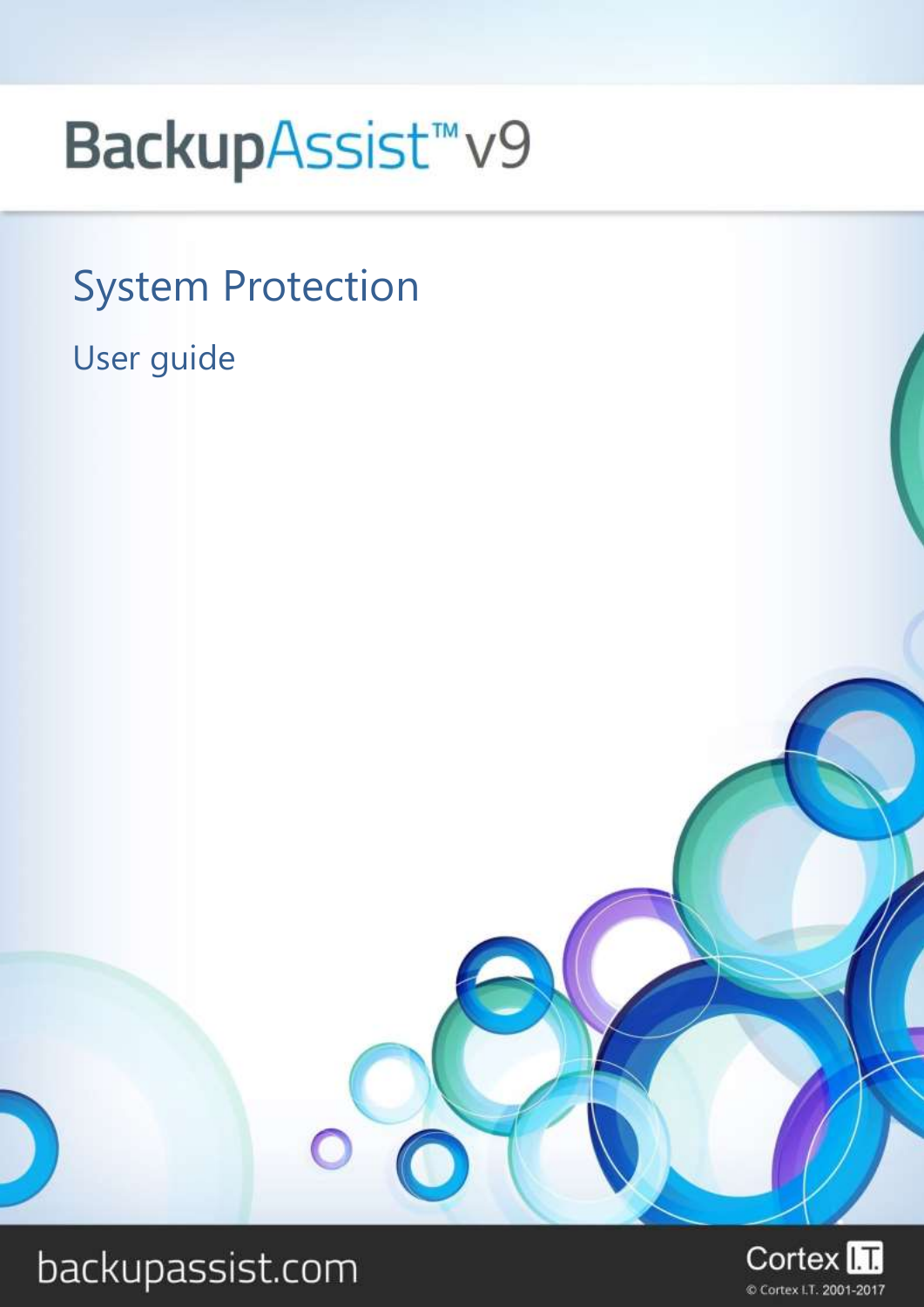## **Contents**

| 1.                        |  |
|---------------------------|--|
|                           |  |
|                           |  |
| 2.                        |  |
|                           |  |
|                           |  |
|                           |  |
| $\overline{\mathbf{3}}$ . |  |
|                           |  |
|                           |  |
|                           |  |
| 4.                        |  |
|                           |  |
|                           |  |
|                           |  |
| 5.                        |  |
| 6.                        |  |
| 7.                        |  |
|                           |  |
|                           |  |
|                           |  |
|                           |  |
| 8.                        |  |
|                           |  |
|                           |  |
|                           |  |
|                           |  |
| 9.                        |  |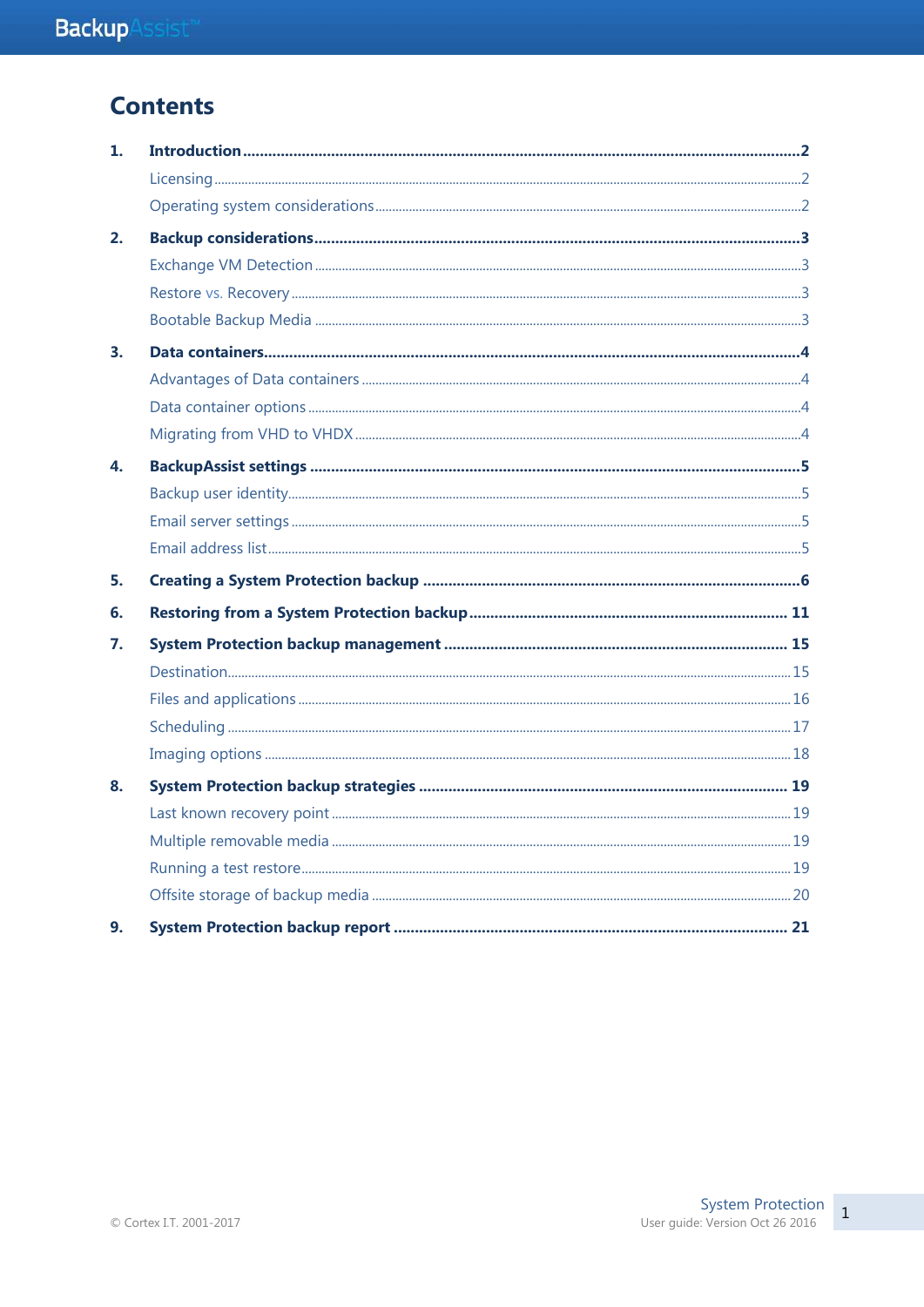## 1. Introduction



Windows Server Backup uses drive-imaging technology for data protection. BackupAssist allows you to take advantage of this backup functionality. The result is a feature-rich, reliable and cost-effective data and disaster protection solution.

This user guide explains how to protect your computer using BackupAssist System Protection, including how to create a backup, manage the configurations and restore both data and applications.

## Documentation

This user guide provides a comprehensive guide to BackupAssist System Protection and can be used in conjunction with other BackupAssist guides.

- For information on protecting Hyper-V environments, see the [Hyper-V Protection user guide](http://www.backupassist.com/education/v9/backupassist/hyper-v-protection-guide.html)
- For information on the BackupAssist Backup tab, see the [Backup Tab user guide.](http://www.backupassist.com/education/v9/backupassist/backup-tab-guide.html)
- For information on the BackupAssist Restore tab, see the [Restore Tab user guide](http://www.backupassist.com/education/v9/backupassist/restore-tab-guide.html)

## Licensing

System Protection is a standard feature included with the BackupAssist license, and requires a BackupAssist license once the initial trial period has expired. Please contact your local BackupAssist reseller or distributor for pricing information, or visit [www.BackupAssist.com.](http://www.backupassist.com/)

For instructions on how to activate / deactivate license keys, visit our [Licensing BackupAssist page.](http://www.backupassist.com/education/v9/backupassist/backupassist-licensing-guide.html)

## Operating system considerations

System Protection supports image backups on the following operating systems:

- Windows Server 2016 from v9.5 (does not include CSV support)
- Windows Server 2012R2
- Windows Server 2012
- Windows Server 2008R2
- Windows Server 2008
- Windows 10 32-bit / 64-bit
- Windows 8.1 32-bit / 64-bit
- Windows 7 32-bit / 64-bit

For a full list of the platforms supported by BackupAssist, see our [Supported Operating Systems page](http://www.backupassist.com/education/resources/supported-operating-systems.html) page.

**Note**: System Protection cannot incrementally back up data from a ReFS formatted drive (source). This means a full backup of all selections will take place each time the backup job runs.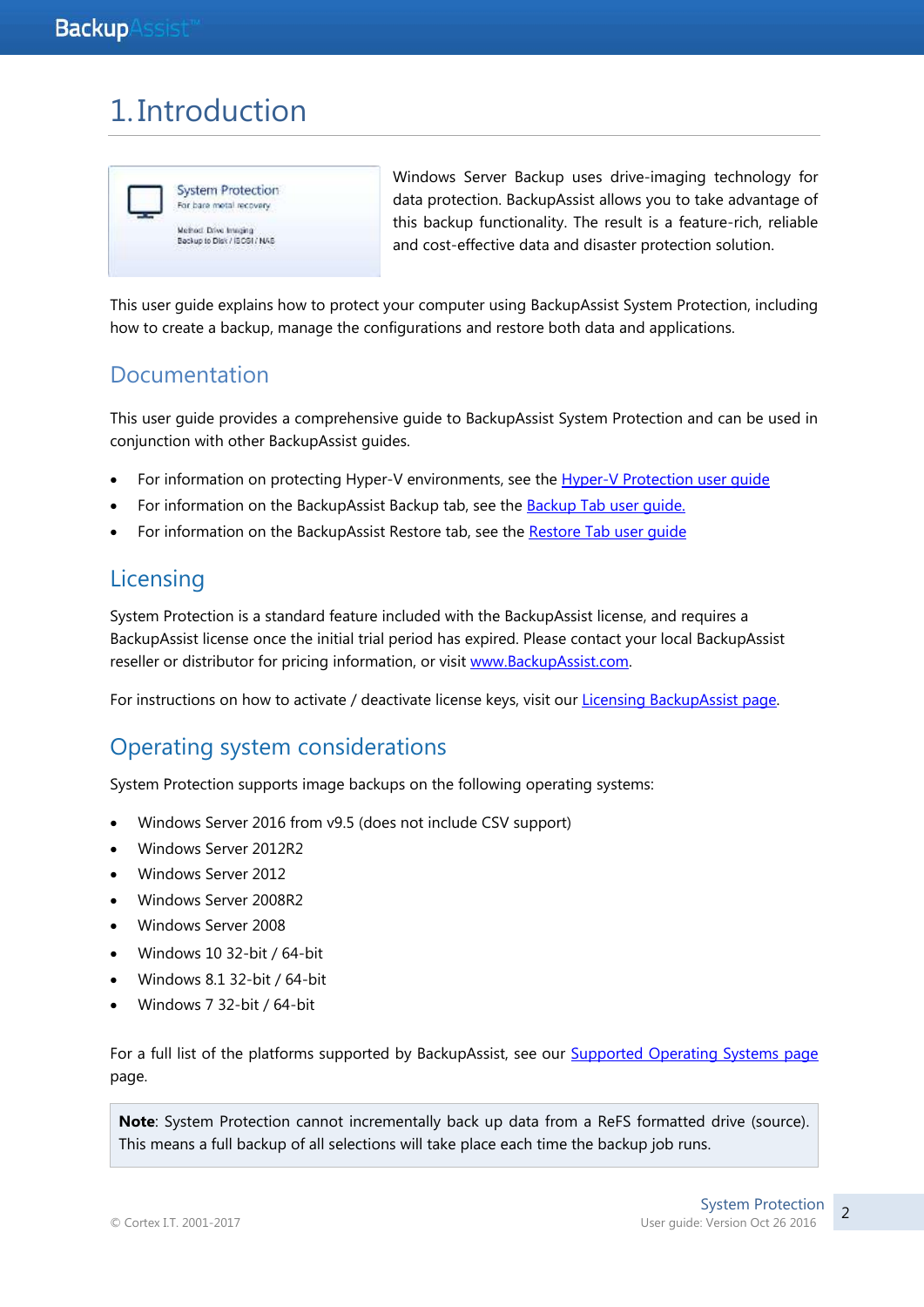## 2.Backup considerations



Before creating a backup job, it is important to understand what backup and restore options are available. This section provides guidance on some key considerations.

## Exchange VM Detection

When backing up a Hyper-V guest with an Exchange Server, enter the authentication information for that guest into the **Exchange VM Detection** tab on the **Selection** screen when you create the job. With these credentials, BackupAssist can detect what guests have an Exchange Server, and list the EDB file available for each guest when you perform a restore using the Exchange Granular Restore console.

The Exchange VM Detection tab will appear when the Hyper-V role is installed and running on the server. If you are backing up multiple Exchange guests, each one should have the same username and password. The Hyper-V process is automated but the restore requires both the *Exchange Granular Addon and the Hyper-V Advanced Add-on* licenses.

## Restore vs. Recovery

A restore is the process of accessing a backup and restoring it to the original (or a new) location, if your data is lost, corrupted or if you want an earlier version of that data. A recovery is the process by which a computer is recovered after hardware has been replaced or an operating system failure has occurred, and your computer can no longer start itself. To perform a recovery you need a bootable media to start your computer, and an image backup that the bootable media can use to recover your operating system, data and applications.

*System Protection* can create the image backup used in the recovery process. It can also create an image backup to protect data and applications so they can be restored onto a functioning computer. These two capabilities make System Protection a powerful and versatile backup solution.

The [Recovery using a System Protection backup](#page-15-0) section of this user quide, explains how a System Protection image backup is used in the recovery process.

## Bootable Backup Media

If you create a System Protection bare-metal backup on an external USB hard disk, the media can be made into a *Bootable Backup Media*. The backup media can be used to boot into a RecoverAssist recovery environment and recover the server, without a separate boot disk.

The backup media will be made bootable the first time the job runs unless you deselect the *Make media bootable with RecoverAssist* tick box on the *Set up destination* step. When creating a backup job, selecting *Prepare* on the *Prepare media* step will generate a *Destination Check Report*. This report will advise if the backup media cannot be made bootable. After you run the backup job, the backup report's *Recovery* section will note if the backup media was made bootable or if the boot information was updated. If the media is not bootable, you will need to run the RecoverAssist builder, to manually make the backup media bootable, or make a separate, standalone RecoverAssist media.

Each time the backup job runs to a bootable media, the following checks will automatically take place:

- If a newer version of RecoverAssist is released, it will be applied to the bootable media.
- If a bootable media is created under a trial version, it will be updated if a license key is purchased.
- If the operating system being backed up changes, the media will be updated to support it.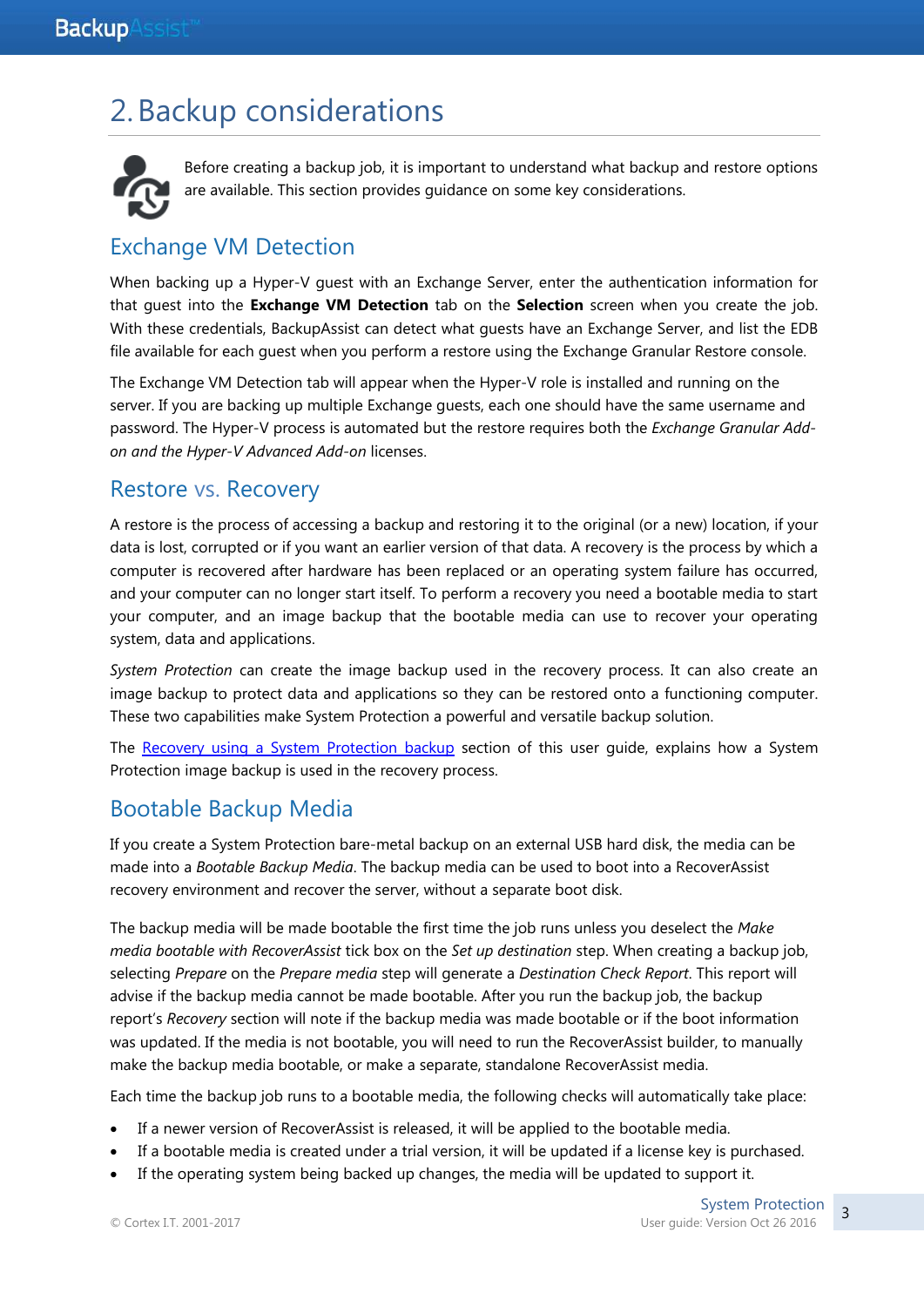## 3.Data containers

A [Data container](https://www.backupassist.com/education/resources/data_containers.html) is an image file that backups can be stored in. It is selected on the backup *Destination* screen and configured in the *Set up destination* screen. You can configure the Data container's size or allow it to use all available space on the destination. The Data container's size will increase as data is added until it reaches the set size or fills the backup destination, if *Use all available space* was selected.

The Data container is created the first time the backup job runs, or if you run a destination check. A destination check is run on the *Set up destination* screen for fixed media, and when portable media is prepared on the *Prepare media* screen. If you set a maximum size, that maximum size cannot be changed one the Data container has been created.

## Advantages of Data containers

#### **Maintain Backup history**

BackupAssist *System Protection* creates full and incremental image backups. Windows VSS maintains historical information so that each incremental backup can be restored from. On RDX drives and network destinations (e.g. NAS), VSS is not supported so Windows cannot maintain any backup history. This means restores can only be performed from the last backup.

Data containers overcome this Network/RDX destination limitation. The Data container is created on the destination media and each time the backup jobs runs, the Data container is mounted and treated as a local disk. Because the container is seen as a local disk, Windows VSS can maintain historical information of data that changed, and every backup can be restored from.

#### **RDX granular restore**

When Windows detects an RDX drive, it will compress the data that is being backed up. This compression means that individual files cannot be restored. By using a Data container, Windows will see the destination as a local drive and not compress the data.

#### **Portable backups**

On Windows 2008R2 and later, you can copy a backup image to another device, but only the last backup can be restored because you cannot copy the shadow copy (VSS snapshot). If the backup is in a Data container, the snapshot can be moved and all backups can be restored from.

## Data container options

#### **Windows Server 2008 - 2TB limit**

Uses VHD Data containers.

#### **Windows Server 2016, 2012 R1/R2 and Window 8/8.1 - up to 64TB**

- Uses VHD for Data containers 2TB and smaller (Required by default for [Linux-based NAS](http://www.backupassist.com/education/resources/sparse_file_system_compatability.html) devices).
- Uses VHDX for Data containers larger than 2TB.

## Migrating from VHD to VHDX

If there is no VHD Data container at the backup destination, a Windows Server 2012 backup job will create a VHDX Data container when a backup job runs. You can therefore change from VHD to VHDX by archiving and removing the existing VHD Data container, and allowing the backup job to create a VHDX container when it runs next. The backup job must of course be configured to create a 2TB or larger Data container. Alternatively, you can convert the VHD to VHDX.

Microsoft provides instructions on converting VHD to VHDX using [Hyper-V Manager](http://blogs.msdn.com/b/virtual_pc_guy/archive/2012/10/02/converting-a-vhd-to-a-vhdx.aspx) and [PowerShell.](http://blogs.msdn.com/b/virtual_pc_guy/archive/2012/10/03/using-powershell-to-convert-a-vhd-to-a-vhdx.aspx)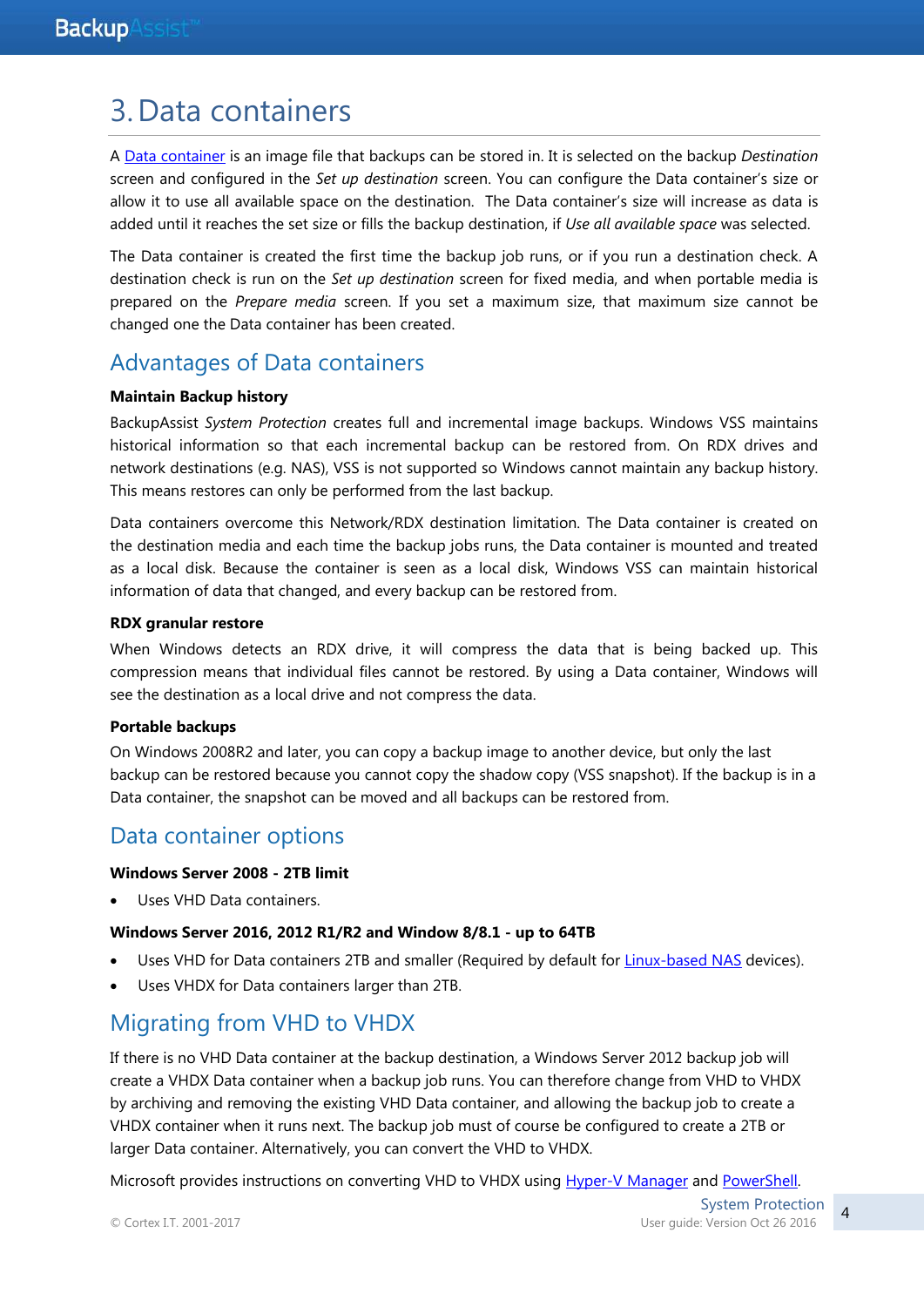## 4.BackupAssist settings



When creating a backup job, there are some global settings that should be configured in BackupAssist. If they are not configured, you will be prompted to complete them during the creation of your first backup. It is recommended that this is done in advance.

BackupAssist's settings can be entered and modified using the selections available in the **Settings** tab**.**  Clicking on the *Settings* tab will display the selections as icons. Four of these are used when creating new a backup job and each one is described below:

## Backup user identity

Backup jobs require an administrator account with read access to the data source, and full read-write access to the backup's destination. It is recommended that a dedicated backup account is created for this purpose. The account's details are entered here and your backup jobs will be launched using these credentials. The account's permissions will be validated both when the backup user identity is entered and when the job is executed. If no account is specified or the account has insufficient permissions, the backup job will fail and note the error in the backup report.

A video explaining the creation of a backup user identity can be found on our, [Videos Webpage.](http://www.backupassist.com/education/videos.html)

### Email server settings

This menu item is used to enter the details of the SMTP server used by BackupAssist to send email notifications. The SMTP server must be configured if you want to have an email *Notifications* step enabled when you create a backup job.

## Email address list

This menu item is used to define and store the email addresses of potential notification recipients. The list will be used to populate the recipient selection screen when configuring an email notification for a backup job. Any email addresses entered during the creation of a new notification are automatically added to the *Email address list*.

### Network paths

This option allows you to enter access credentials for networks, domains and drives that the default account does not have access to. Enter or browse to the location and add it to the *Path list*. The *Edit* option will allow you to enter an authentication account, specifically for that path. When you create a backup job to a remote location, that location will be automatically added here.

## Windows Settings - Enable image tracking

System Protection creates a full backup the first time it runs. Subsequent backups are incremental. To create an incremental backup, BackupAssist scans and compares the data to be backed up and the data in the destination image to see what data changed. The process can take a long time, but when **Enable image tracking** is selected, System Protection backups record the changes to the data using a virtual snapshot. This means the backup job only needs to look at the snapshot to see what data changed. The result is significantly faster backups. *Enable image tracking* is enabled by default under the **Incremental backup tracking for System Protection** section, in the *Windows Setting* screen.

To learn more, visit our article on making [faster incremental image backups.](http://www.backupassist.com/blog/support/fast-incremental-backups-for-system-protection/)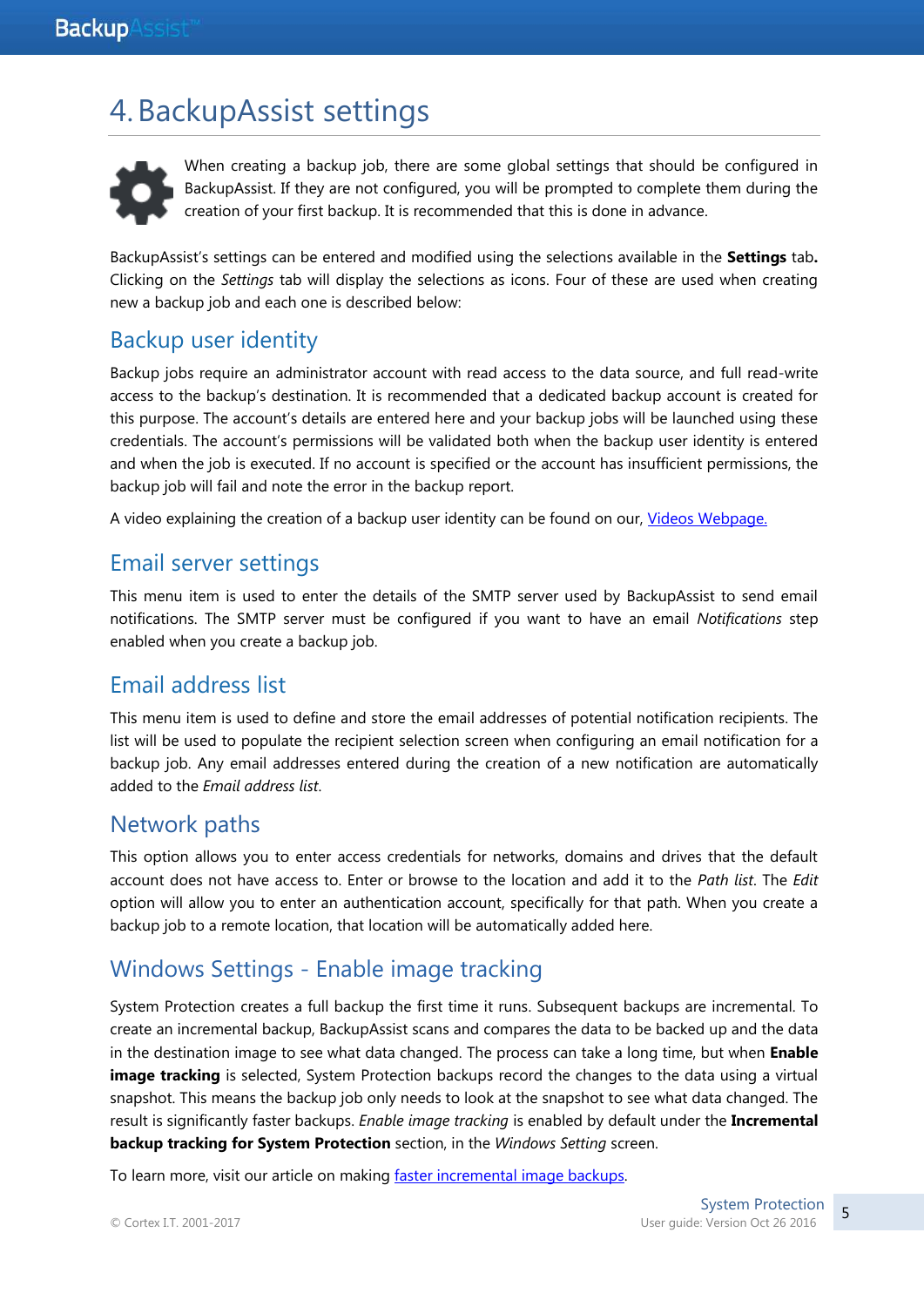## 5.Creating a System Protection backup



The following instructions describe how to create a backup job using BackupAssist System Protection.

Launch BackupAssist and follow the steps outlined below:

- 1. Select the **Backup** tab
- 2. Select **Create a new backup Job**
- 3. Select **System Protection**

If this is the first time you have created a backup job, you will be asked to provide a *Backup user identity* if one has not been defined.

4. **Selections**

The selections screen is used to select the data and applications that you would like to back up. Any VSS applications detected here will be displayed as application directories.

| Backup                                   |                                                              |                          |                                                                                                                            |           |                               |              |     |                                                | $\mathcal{P}$<br>Halp: |
|------------------------------------------|--------------------------------------------------------------|--------------------------|----------------------------------------------------------------------------------------------------------------------------|-----------|-------------------------------|--------------|-----|------------------------------------------------|------------------------|
|                                          | 您 Home                                                       | $+$ New                  | <b>Manager</b>                                                                                                             | EN Monner | <b>T</b> Reports              |              |     |                                                |                        |
| C<br>Backup                              |                                                              | System Protection Wizard | What do you want to back up?                                                                                               |           |                               |              |     |                                                |                        |
|                                          | Selections                                                   |                          |                                                                                                                            |           |                               |              |     |                                                |                        |
| E<br>listics                             | Cleatmatterments<br>Driverant<br>Telephone (1974)            | $0\frac{1}{2}$           | Back up the Entire System (Recommended)<br>Back up selected terrs only                                                     |           |                               |              |     |                                                |                        |
| C.                                       | Alexander Ave.                                               |                          | C Befresh   Check selections   Estimate size:                                                                              |           |                               |              |     |                                                | $0$ , Key              |
| <b>ILASHER</b><br>$\Box$<br><b>Hamms</b> | <b>CONTRACTOR</b><br><b>Name (must have not</b><br>THAT DIED |                          | - IF IT Critical Volumes (tick for Serie Metal Recovery)<br><b>Disk Location (CI)</b><br>(E)   1 / Data and Backup Volumes |           | Name<br>P This call Delk (C-3 | Type<br>NTES | Sze | Last Nodified                                  |                        |
|                                          |                                                              |                          | Eal VSS Mode (recommended). VSS app clearup, ep. Bicharge logo will be pruned.                                             |           |                               |              |     |                                                |                        |
| Ξ<br><b>Minut</b>                        |                                                              |                          | C: Copy VSS Mode. Use for secondary backups. Saves coace. No VSS app cleanup.                                              |           |                               |              |     | Next ><br><back< th=""><th>Cancel</th></back<> | Cancel                 |

**Figure 1: System Protection backup – data selection screen**

There are two selections to choose from:

 **Back up the Entire System**. This option will create an image of your system that can be used to perform a full *recovery* of your computer. The Critical Volumes are selected by default and include *bare-metal* recovery data.

**Back up selected items only**. This option is used if you only want to create a backup of files, folders and applications. The option will allow you to deselect *Critical Volume's* (bare-metal) and select specific VSS applications and drives.

You can select specific data within a drive (e.g. C:) if the backup is to a *Removable* disk. To do this, modify the backup job after you save it using the *Manage* menu on the *Backup* tab.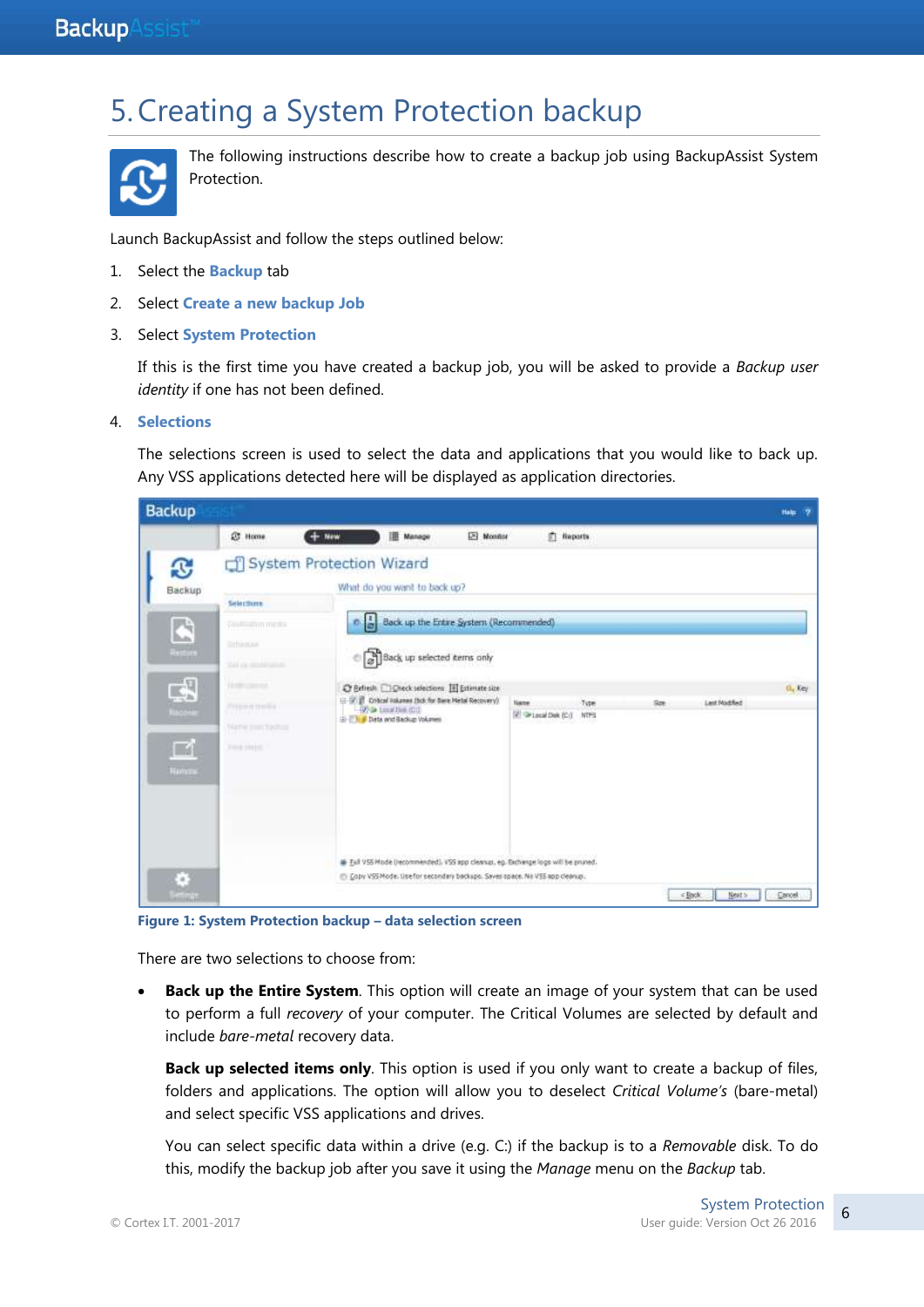**Critical Volumes** is required for a bare-metal backup. The backup can be used with a bootable recovery media to recover your computer, after hardware has been replaced or an operating system failure has occurred and your computer can no longer start itself.

#### 5. **Destination media**

The destination screen is used to select the type of media that you want to back your data up to. This step's name will change to the media type selected, when you click next.

Select a device for your backup destination, and click **Next**.



**Figure 2: System Protection – Destination media**

#### **Enable BitLocker encryption**

This option is available for Windows servers that have BitLocker installed. BitLocker can be used to encrypt *External disk* and *RDX drive* backup destinations. This protects the drives from unauthorized access. When enabled, BitLocker will encrypt and lock each drive, and assign an encryption key which can be used to unlock and access the drive.

- A USB flash drive containing the encryption key must connected to the server running BackupAssist, to allow BackupAssist to access the drive when you backup or restore data.
- The encrypted drive will be assigned a password that can be manually entered to unlock an encrypted drive when you want to restore data or perform a recovery using RecoverAssist.

To learn more, including how to install BitLocker, see our [BitLocker resource page](http://www.backupassist.com/education/resources/bitlocker-encryption.html)

#### **Enable Data container**

This option is available for the following destinations: *RDX drive*, *Local hard drive, Network location* and *External disk*. A Data container is a file that the backups will be stored inside of. The Data container is created on the destination media and each time the backup jobs runs, the container is mounted and treated as a local disk. On Windows 2008R2 and later - backups on RDX drives cannot be used to restore individual files unless Data containers are used.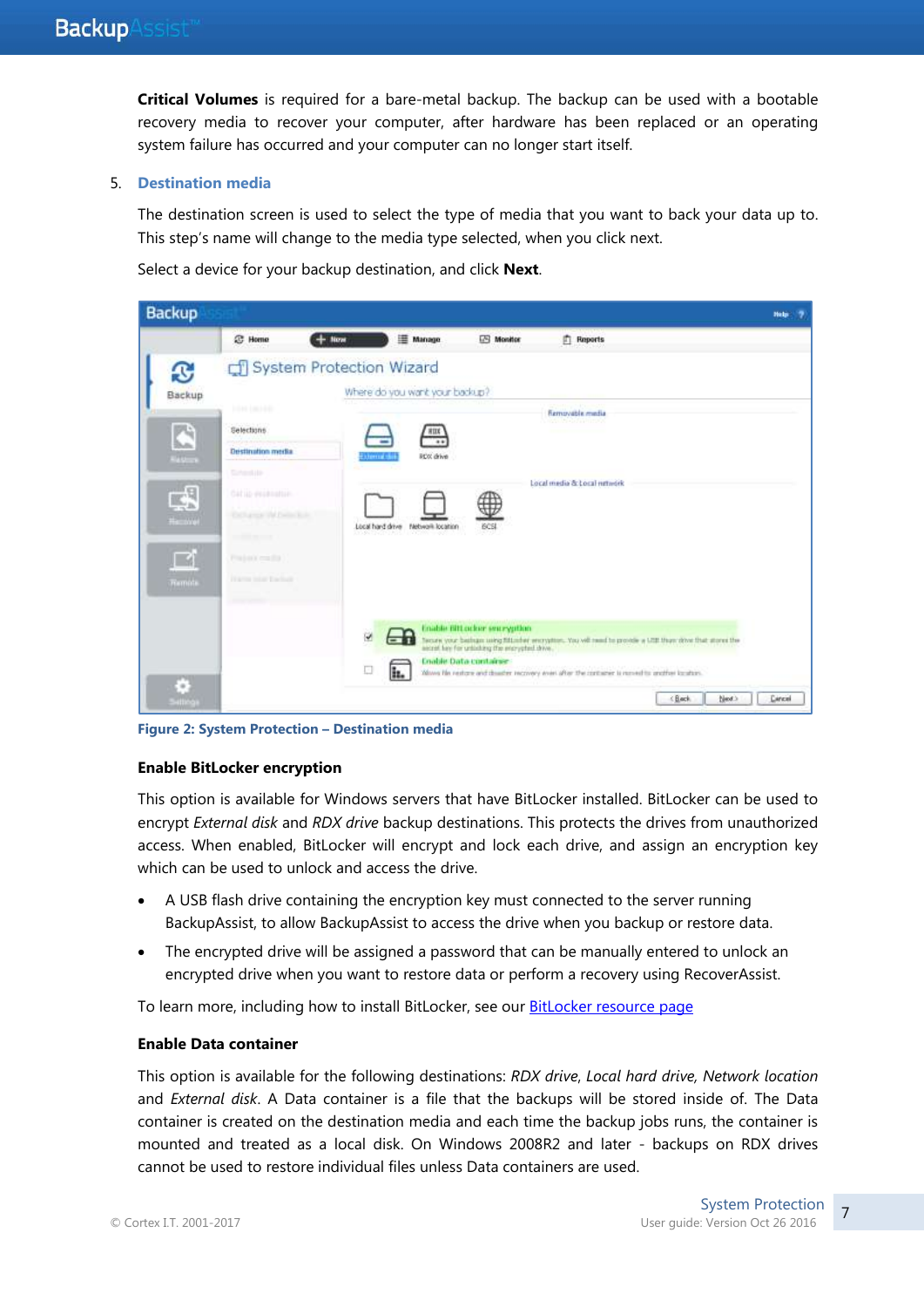To learn more, see the [Data container resource page.](http://www.backupassist.com/education/resources/data_containers.html)

6. **Schedule**

This screen is used to select when you would like a backup job to run and how long you would like the backup to be retained for. A selection of pre-configured schemes, will be displayed.

- The schemes available will depend on the type of destination media selected in step 4.
- Clicking on a scheme will display information about the schedule used.
- The schedule can be customized after the backup job has been created.

Select an appropriate scheme, and click **Next**.

To learn more about scheduling options and customizations, see the [Backup tab user guide.](http://www.backupassist.com/education/v9/backupassist/backup-tab-guide.html)

#### 7. **Set up destination**

This screen is used to configure the media selected in step 4. The options presented will change with the type of media selected.

|                                                                                                                                                                                                                  | Manage<br>New                                                                                                                                                                                                                                                                                                                                                                                                                                                                                                                                                                                                                                                                                                                                            | <b>ES</b> Monitor                                   | Reports          |
|------------------------------------------------------------------------------------------------------------------------------------------------------------------------------------------------------------------|----------------------------------------------------------------------------------------------------------------------------------------------------------------------------------------------------------------------------------------------------------------------------------------------------------------------------------------------------------------------------------------------------------------------------------------------------------------------------------------------------------------------------------------------------------------------------------------------------------------------------------------------------------------------------------------------------------------------------------------------------------|-----------------------------------------------------|------------------|
| Ą,<br>Backup                                                                                                                                                                                                     | System Protection Wizard<br>Data container volume (External disk) settings                                                                                                                                                                                                                                                                                                                                                                                                                                                                                                                                                                                                                                                                               |                                                     |                  |
| <b>Delit Insura</b><br>匹<br>Selections<br>External disk<br>Réstore<br>Schedule<br>螺<br>Set up destination<br>THE RESULT OF A<br>Recovar)<br>Prepare media<br>Name your Applicat<br><b>Flash stores</b><br>Remote | Warn when backups exceed   90   1 % of the total capacity of the destination.<br>Where are your hard drives connected?<br>Drive letter:<br>٠<br>Path on drive: 'BadsupAssist'(%30B_NAME%)<br>F Safely elect the hard drive after the backup has completed<br>If Back up to my prepared media, even if it is at the wrong drive letter<br>Settings for Data container:<br>Container size (GB):<br>(a) A Data container's size cannot be changed after it has been created.<br>How many disks do you have for your backups?<br>Number of disks for daily backups:<br>Backup history storage<br>ib Use all available space for backup history<br>Manually manage space for backup history<br>Soutable Backup Media<br>Make mediabootable with RecoverAssist | Detect:<br>$0.0 -$<br>Use all available space<br>2秒 | insert variable. |

Configure your backup destination, and click **Next**.

**Figure 3: BackupAssist System Protection – Set up destination screen**

#### **BitLocker encryption**

To encryption the backup destination, you will need to provide:

- A drive letter of the USB drive used to store the encryption key. An encryption key is saved for each encrypted drive, and is used to unlock the drive when you backup and restore data.
- A password that will allow you to manually access any drive encrypted by this job when you perform a restore or a recovery. This password is saved in the backup job.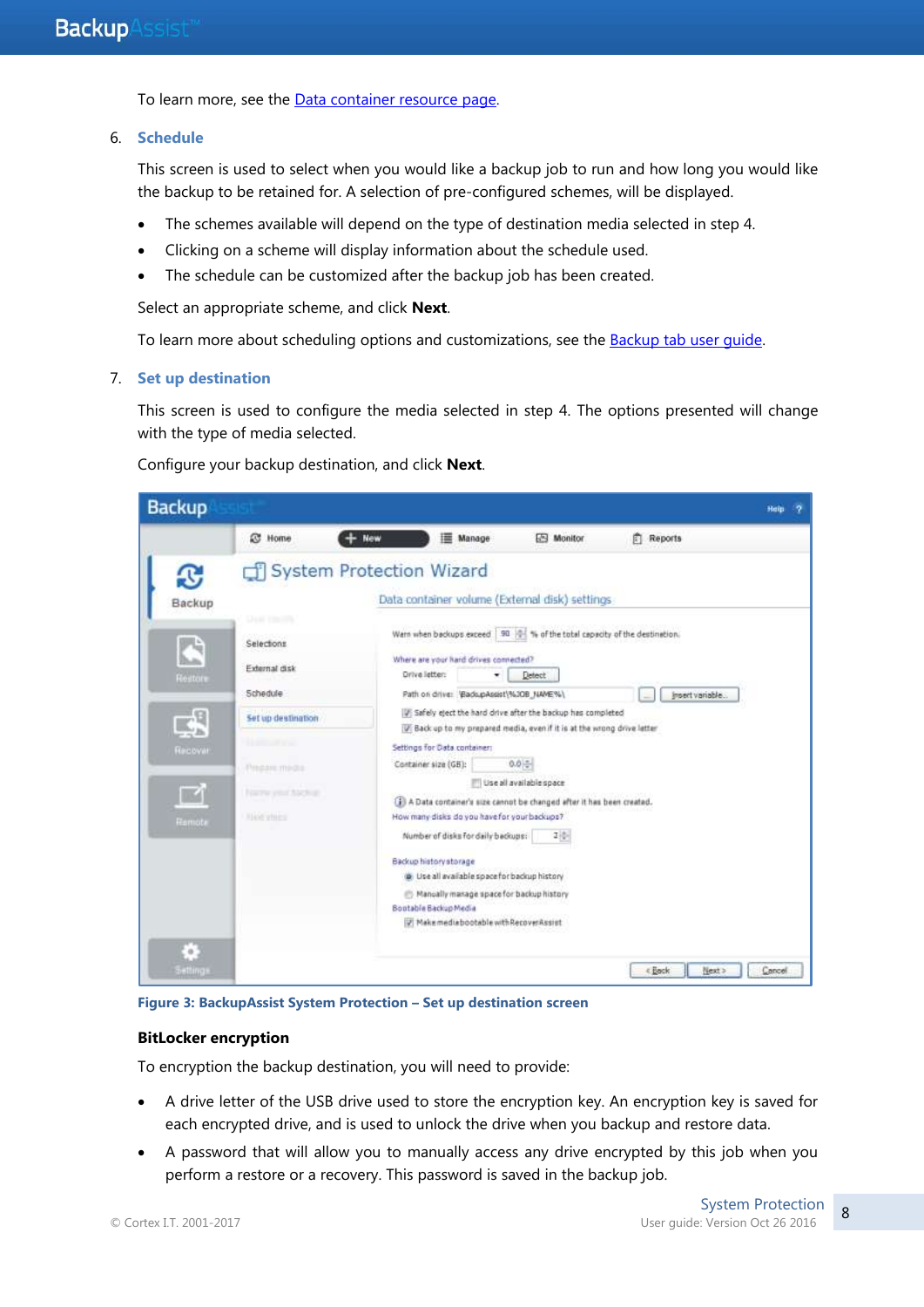#### **Data containers**

The container size and location is set using this screen.

- For an *RDX* or *External disk* destination, *Use all available space* will be selected by default. It is important to review this setting to ensure it is appropriate.
- For a *Local hard drive* and *Network location*, set the size manually by using the field provided, or select the *Use all available space* option.
- The size of a Data container cannot be changed once the backup job has run.
- Selecting *Use all available space* will allow the Data container to grow into the available space.

#### **Bare Metal Bootable Backups**

If you are doing a bare-metal backup to an external hard disk, a *Bootable Backup Media* option will be displayed and selected by default. This feature allows your backup media to boot into a RecoverAssist recovery environment and recover the server, without a separate boot disk.

#### **Destination check report**

If you are using a *Local media & Local network* destination, a *Check destination* button will be available to check your backup destination for possible problems. After the checks have been completed, the results can be viewed by selecting the *Report* link. If you are using *Removable media* destinations, these checks are performed when you select *Prepare* on the *Prepare Media* step.

#### 8. **Notifications**

Once a backup job has completed, BackupAssist can send an email to inform selected recipients of the result. This email notification can be enabled during the creation of a backup job, if the mail server has been configured. To learn more, see the **Backup tab user quide**.

To enable email notifications:

- a. Select, **Add an email report notification.**
- b. Enter recipients into the **Send reports to this email address** field.
- c. Enter recipients into the **Also send reports to this email address** field. You can then select the condition under which the email should be sent, using the drop-down box.

#### 9. **Prepare media**

If you selected a portable media device as your backup destination, you will be given the option to prepare and label the media. The label allows BackupAssist to recognize the media and ensure that the correct media is being used on the correct day.

For example, if you put an RDX drive in on Tuesday but it was labelled Wednesday, BackupAssist will warn you that the incorrect media has been detected.

BackupAssist will display a list of media based on the backup schedule you selected, and the *Number of disks for daily backups*, selected on the *Set up destination* screen.

To prepare the media and enable media tracking:

- a. Select, *Let BackupAssist keep track of your media*.
- b. Select what you want BackupAssist to do if an incorrect or unrecognized media is inserted.
- d. Enter the label you want added to each media in the text field provided. Default label names are provided, based on your backup schedule.
- e. Select *Prepare* for each media device. Prepare will be selectable when the media is attached.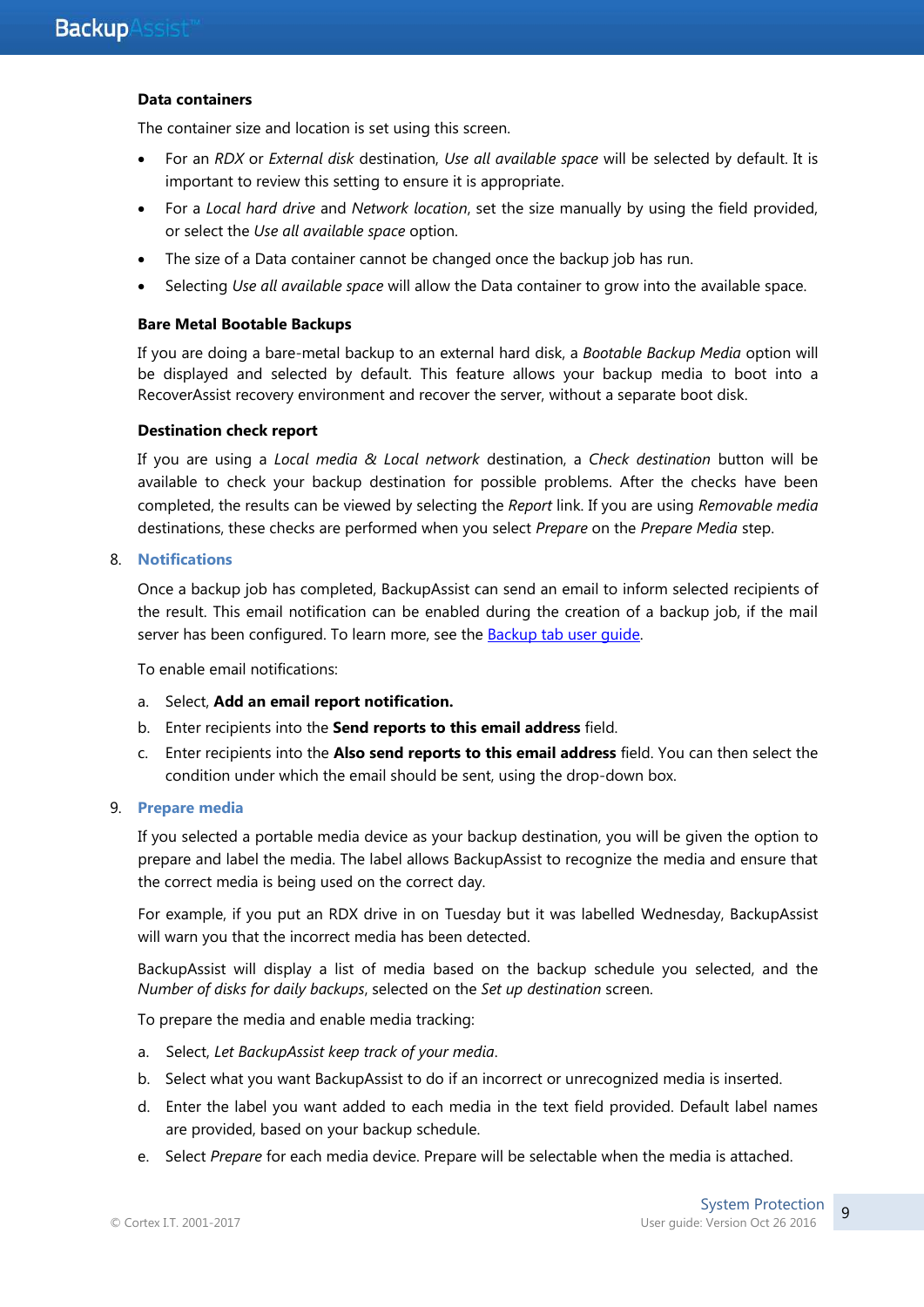If you selected **BitLocker encryption**, use the *prepare* media button to indicate what drives to encrypt. The encryption process will be initiated by the final backup job creation step.

| <b>Backup</b>                  |                                                                                                 |                          |                                                                                                                                                                                          |                                                                                     |                                                                                                                                                                                                                                                                                                           | <b>Haip</b>                         |
|--------------------------------|-------------------------------------------------------------------------------------------------|--------------------------|------------------------------------------------------------------------------------------------------------------------------------------------------------------------------------------|-------------------------------------------------------------------------------------|-----------------------------------------------------------------------------------------------------------------------------------------------------------------------------------------------------------------------------------------------------------------------------------------------------------|-------------------------------------|
|                                | <b>B</b> Home                                                                                   | $+$ New                  | Manage                                                                                                                                                                                   | <b>I/S</b> Monitor                                                                  | 雨<br>Reports                                                                                                                                                                                                                                                                                              |                                     |
| Backup<br><b>Ruston</b>        | Selections<br>External disk<br>Schedule                                                         | System Protection Wizard | Prepare your backup media<br>[iii] Let BackupApaist keep track of your media.                                                                                                            |                                                                                     | To ensure that your media nitation strategy is followed, we recommend that you prepare and labelyour<br>backup media. This allows BackupAssist to take action if wrong, or unrecognized media is detected.<br>Each media can be prepared individually below. Any unavailable media can be prepared later. |                                     |
| Recover                        | Set up destination<br>Notifications<br>Prepare media<br><b>Raidak Mour Bachup</b><br>Ford Mires |                          | If the wrong media is inserted:<br>If new or unrecognized media is<br>inserted:<br>Preparation wites an identifying label to each media.<br>New hardware will be automatically detected. | Do not beck up                                                                      | BackupAssist will check the media before each backup and take the following action:<br>Back up anyway and warn user.<br>Insert or connect each media item included in your current ocheme and prepare it separately.                                                                                      | $\overline{\phantom{a}}$            |
| Remute:<br>$\Theta$<br>Ssttmgs |                                                                                                 | ₿<br>₩<br>e<br>क़        | Eject media after preparation<br>Daly 1<br>Week 2<br>Daly 1<br>Daly 2                                                                                                                    | is.<br>Prepare<br>۰<br>谥<br>Prepare<br>۰<br>G.<br>Prepere<br>۰<br>店<br>Prepara<br>۰ | Completed, Report<br><back<br>Next &gt;</back<br>                                                                                                                                                                                                                                                         | Scan for hardware changes<br>Cancel |

**Figure 4: System Protection – Prepare media selections**

#### **Destination Check Report**

Selecting *Prepare* will generate a *Destination Check Report*. The report will advise if any problems were detected with the media. If *Make media bootable with RecoverAssist* was selected in the *Set up destination* screen, the report will also advise if the media can or cannot be made bootable.

#### 10. **Name your backup**

Provide a name for your backup job, and click **Finish**.

#### 11. **Next Steps**

If you selected *BitLocker encryption*, the encryption can process will begin. When you select Finish, the BitLocker encryption tool will open and encrypt the prepared drives. If an *unencrypted* drive is used for a BitLocker backup job, the job will fail.

To learn about the BitLocker encryption tool, see our **BitLocker resource page** 

#### **Your System Protection backup job has now been created.**

**Important**: Once the *backup* has been created, it should be checked. You can check the backup by performing a manual test restore, or using the **Backup Verification feature.** 

Backup verification is an automated process for testing backups. A manual restore is the only way to fully test a backup, and regular manual restores should be part of any backup solution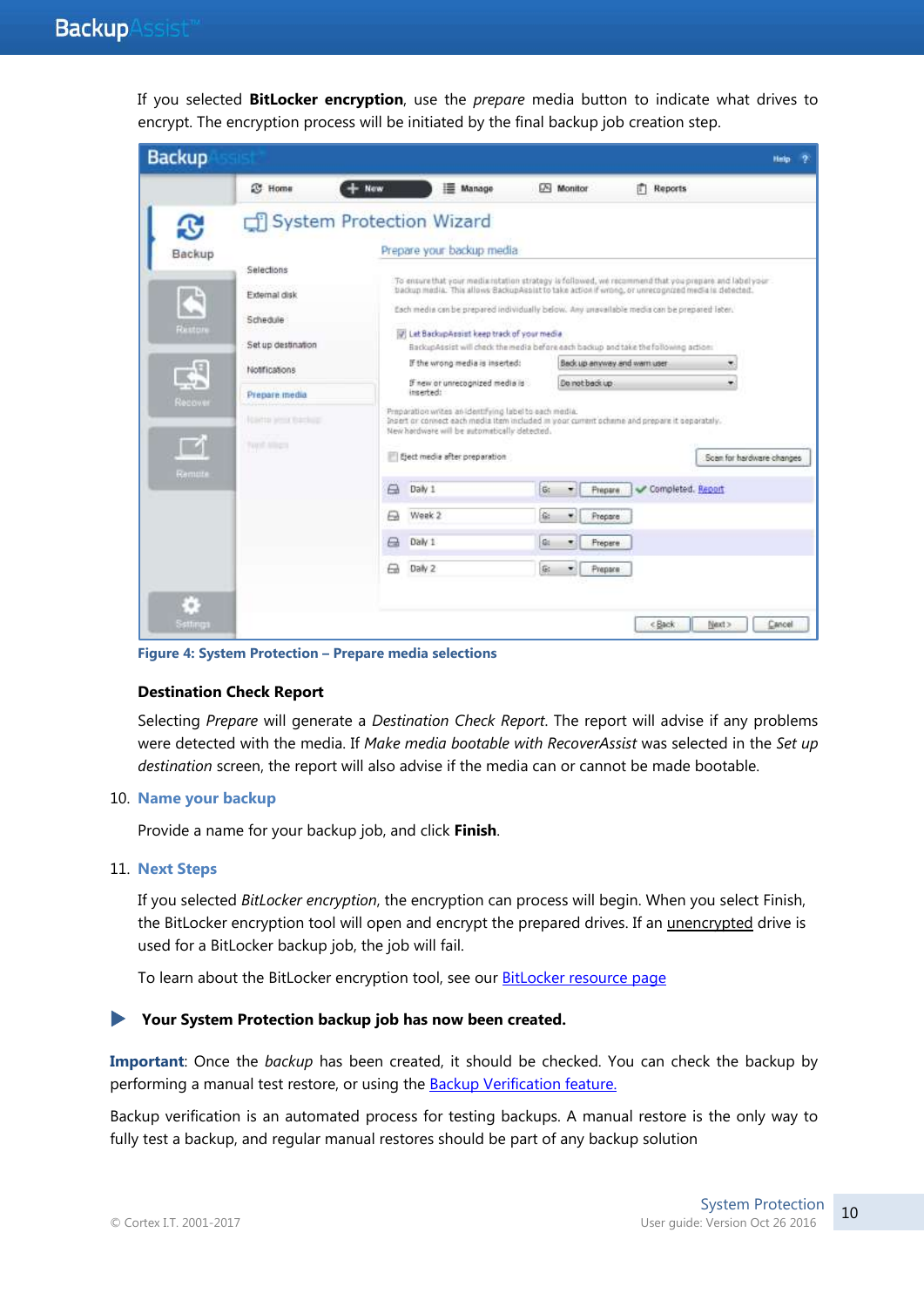## 6.Restoring from a System Protection backup



The Restore tab displays the restore options available. This section provides instructions on how to use the *Local and Network Files* restore option, which is used to restore files and folders and VSS applications that do not have their own specific restore option.

The other restore options are documented in technology specific guides, as follows:

- For *Hyper-V Host File* and *Hyper-V Granular* restore, see the [Hyper-V Protection guide.](http://www.backupassist.com/education/v9/backupassist/hyper-v-protection-guide.html)
- For *SQL Server* and *SQL Point-in-Time* restores, see the [SQL Protection guide](http://www.backupassist.com/education/v9/backupassist/sql-protection-guide.html)
- For *Exchange Server* and *Exchange Granular* restores, see the [Exchange Protection guide](http://www.backupassist.com/education/v9/backupassist/exchange-protection-guide.html)

To restore data from a **System Protection** backup, follow these steps:

#### 1. **Select the Restore tab**

The *Restore tab* has a *Home page* and a *Tools page*. The *Home page* is the default page and the recommended starting point for performing a restore. The *Tools page* should only be used by experienced administrators or users being assisted by technical support.

#### 2. **Select Local and Network Files**

This will display the volumes backed up by this installation of BackupAssist. It can also show backups from other machines added using the *Discover Backups* button, which is explained below.

Expand a volume to display all of the backups available for that volume. There are tabs above each volume's backup list to help locate the required backup.

- The *Last 7 days* and *Last 30 days* tabs can be used to display the backups within those ranges.
- The *Custom* tab allows you to select a specific date range and display backups for that period.



**Figure 5: Restore tab – backup selection**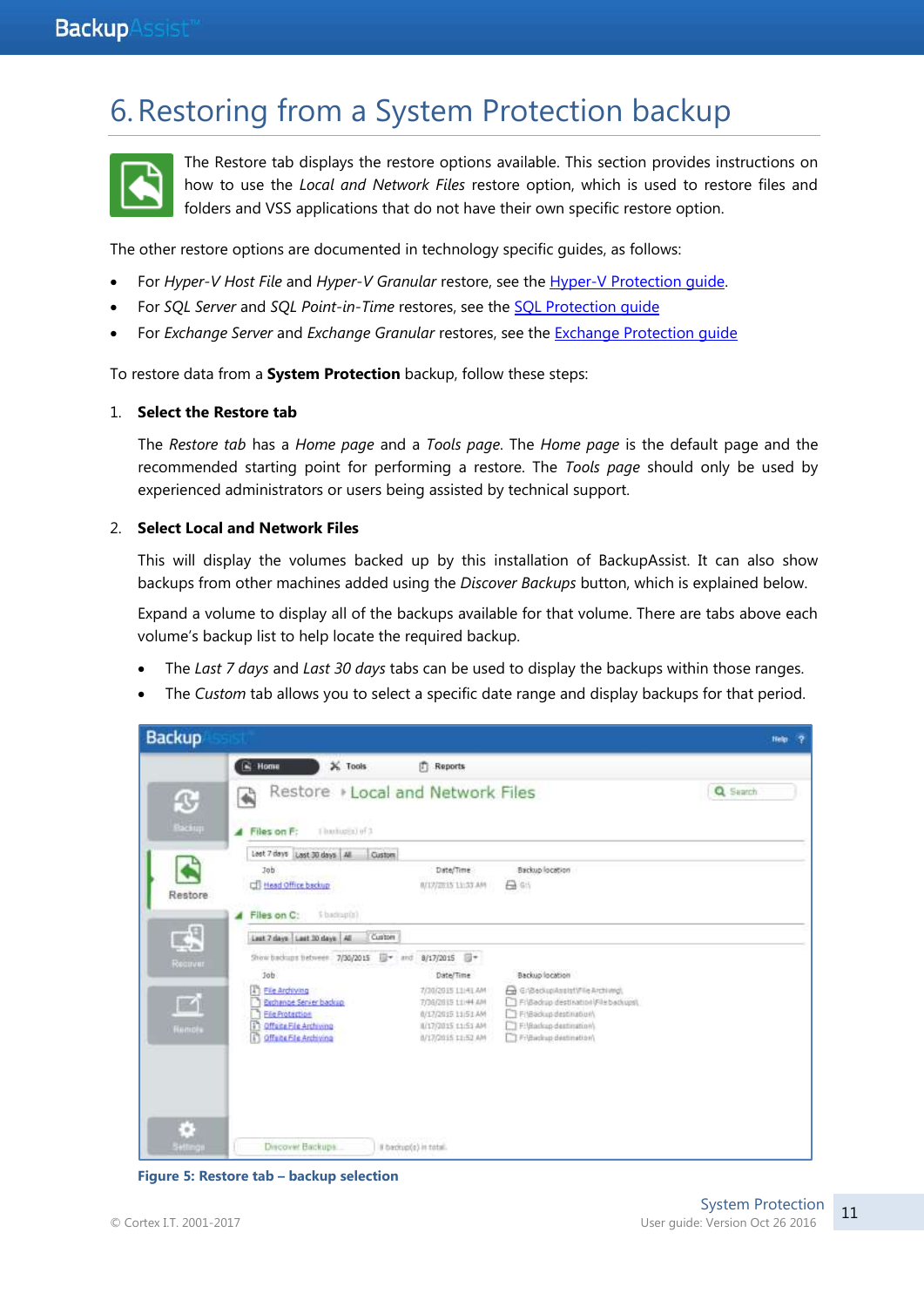The **Search** button allows you to locate files to restore across multiple backups. When you select Search, the Restore console will display the Search page.

|                                       |                                              |                                         |                                              |                                                                                                                                         |         | Help |
|---------------------------------------|----------------------------------------------|-----------------------------------------|----------------------------------------------|-----------------------------------------------------------------------------------------------------------------------------------------|---------|------|
| $\leq$ Home                           | $X$ Tools                                    | <b>FT</b> Reports                       |                                              |                                                                                                                                         |         |      |
| Local and Network Files > Search<br>大 |                                              |                                         |                                              |                                                                                                                                         |         |      |
| 29.4729<br><b>4</b> Backups           |                                              |                                         |                                              |                                                                                                                                         |         |      |
| Filter by                             |                                              |                                         |                                              |                                                                                                                                         |         |      |
| V John:<br>8 of #                     | Waldoss                                      | $\left\vert -\right\vert$ and 7/ 6/2016 | EH.                                          | Fiare backup, File Servar, Exchange backup, File Protection, File Archiving, Offsite Backup, Offsite File Archiving, Head Office backup |         |      |
| Backup data: batween                  |                                              |                                         |                                              |                                                                                                                                         |         |      |
| Search                                | Completed in 00:00. Backgoo with results: 10 |                                         |                                              |                                                                                                                                         |         |      |
| $+$ txt<br>Search for:                |                                              |                                         |                                              |                                                                                                                                         |         |      |
| [iii] Created:<br>Batory              | B.<br>7/ 7/2016                              |                                         |                                              |                                                                                                                                         |         |      |
| Madified: Before                      | ii -<br>7/ 7/2036                            |                                         |                                              |                                                                                                                                         |         |      |
|                                       |                                              |                                         |                                              |                                                                                                                                         |         |      |
| V Sze<br>Bigger than                  | 5,000                                        | + bytes                                 |                                              |                                                                                                                                         |         |      |
| Limit results per backup              | 樹<br>10 <sup>1</sup>                         |                                         |                                              |                                                                                                                                         |         |      |
|                                       |                                              |                                         |                                              | Search                                                                                                                                  |         |      |
|                                       |                                              |                                         |                                              |                                                                                                                                         |         |      |
|                                       |                                              |                                         |                                              |                                                                                                                                         |         |      |
|                                       |                                              |                                         |                                              |                                                                                                                                         |         |      |
| File Server @ 6/24/2016 1:44 PM       |                                              |                                         | Food Her 10, directories: Elimine available) |                                                                                                                                         |         |      |
| Name                                  |                                              | <b>Size Created</b>                     | <b>Nodified</b>                              | Location                                                                                                                                |         | ×    |
| IT lowres txt                         | 50700                                        | 2013-12-31 10:13                        |                                              | 2009-05-28 14:55 ft Backup Destination C/Dell'Onters'C/DR3/Graphi                                                                       |         |      |
| license.bit                           | 22644                                        | 2013-12-31 30:13                        |                                              | 2009-05-28 14:55 F/@adup Destination\C\Dell'Drivers\CJDR8\Graphi                                                                        |         |      |
| learne bit                            | 48296                                        |                                         |                                              | 2013-12-31 10:13 2009-05-28 14:54 F: Backup Destmation C (Def Drivers/C3DR8/Graphi                                                      |         |      |
| ilowned tut                           | 40996                                        | 2013-12-31 30:13                        |                                              | 2009-05-20 14:51 f: Beckup Destination C Del Dmiers C XX8 Graphi                                                                        |         |      |
| license, bit                          | 49306                                        | 2013-12-31 10:13                        |                                              | 2009-05-28 14:54 F:\Backup Destination\C\DeFDrivers\C3DR8\Graphi                                                                        |         |      |
| <sup>FT</sup> license, txt            | 33060                                        |                                         |                                              | 2013-12-31 10:13 2010-04-29 10:27 F: Backup Destination (C)DeF(Drivers)CJDR8/Graphi                                                     |         |      |
| license, bit                          | 35086                                        |                                         |                                              | 2013-12-31 10:13 2009-05-28 14:53 P: Backup Destination C/Dell'Drivers/C/DRS/Graphi                                                     |         |      |
| TI Sneow, txt.                        |                                              |                                         |                                              | 46976 2013-13-31 10:13 2009-05-28 14:51 F Wack in Destruction C VielDrivers/C DRAVGords                                                 |         |      |
| Selected For regions in               |                                              |                                         |                                              |                                                                                                                                         | Restore |      |
|                                       |                                              |                                         |                                              |                                                                                                                                         |         |      |

**Figure 6: Restore Tab – Search page**

- a) The *Backups* section allows you to use the *Jobs* Filter, to limit the search to specific backup jobs. You can also use the *Backup Date* filter search within a specified date range.
- b) The *Search* section is used to enter a search term associated with the name of the file you want to find. The *Search for* field will take the string provided and search for occurrences of that string within a file or directory name. The results of the search are displayed by backup.

To refine the search, use the Created, Modified and Size options. Ticking any of these options will activate a drop down list of variables to select from. For Created and Modified, you can select a date using the Calendar selection fields. For Size, you can select the file size in bytes.

The **Discover Backups** button allows you to browse for backup catalogs created by deleted jobs and other servers. Selecting those backups will add them to the list of available backups.

| <b>Discover Backups</b>                                                       |           |                        | <b>Backup</b> |
|-------------------------------------------------------------------------------|-----------|------------------------|---------------|
| The following backups will be made available in the Restore and Recover tabs: |           |                        |               |
| Show backups made by existing jobs: 13                                        |           |                        |               |
| Show backups made by deleted jobs: 1                                          |           |                        |               |
| Show manually added backups: 0                                                |           |                        |               |
| Job                                                                           | Date/Time | <b>Backup location</b> |               |
|                                                                               |           |                        |               |
|                                                                               |           |                        |               |
|                                                                               |           |                        |               |
|                                                                               |           |                        |               |
|                                                                               |           |                        | OK<br>Cancel  |

#### **Figure 7: Discover Backups**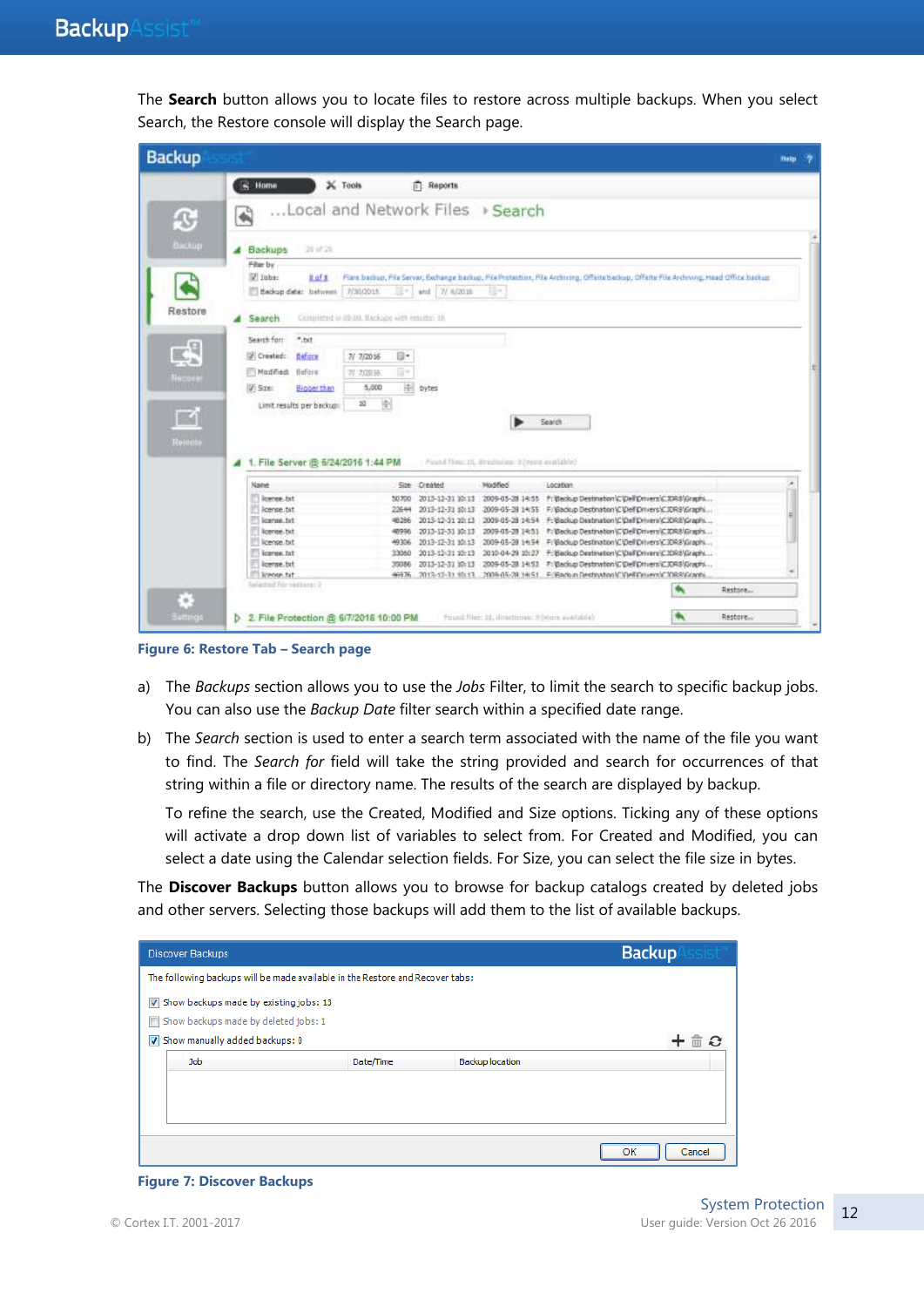#### 3. **Select the backup that you want to restore from**

Clicking on a backup's name will open the *Integrated Restore Console (IRC)*. The *Integrated Restore*  Console is used to select the data to be restored, where to restore it to and the restore conditions.

#### 4. **Select the files, folders or applications that you want to restore**

- Use the left pane to locate and select the data that you want to restore.
- The right pane will display the contents of the folder selected in the left pane.

| <b>Backup details</b><br>Job: II Head Office backup<br>Date: 8/17/2015 11:33 AM<br>1. What to restore                                                                                                                                                                                                                                                                                                         | A Daily 1<br>Media:<br>Backup location: G:\                                                                                                       |                                                     |             |                        |                                  |
|---------------------------------------------------------------------------------------------------------------------------------------------------------------------------------------------------------------------------------------------------------------------------------------------------------------------------------------------------------------------------------------------------------------|---------------------------------------------------------------------------------------------------------------------------------------------------|-----------------------------------------------------|-------------|------------------------|----------------------------------|
| □ Storage (F:)<br>$\Box$ inetpub<br>÷-<br>Program Files<br>田<br>Program Files (x86)<br>田<br>ProgramData<br>$+$<br><b>Recovery</b><br>田<br><b>E</b> <sup>-</sup> <i>V C</i> <sup>1</sup> SQL backups<br>$\Box$ $\Box$ catalogues<br>ė ⊽d c<br><b>E-V</b> Program Files<br><b>E</b> Microsoft SQL Server<br>E Program Files (x86)<br>System Volume Information<br>Ėŀ<br>Users<br>$\overline{+}$<br>Windows<br>田 |                                                                                                                                                   | Name<br>$\blacktriangledown$<br>mirror.bac BAC File | <b>Type</b> | <b>Size</b><br>8.63 kB | Last modified<br>7/22/2015 10:01 |
| 2. Where to restore<br>To specific location<br>۰.                                                                                                                                                                                                                                                                                                                                                             | C:\Restore storage\<br>Overwrite existing files<br>$\sqrt{ }$ Restore NTFS security attributes<br>Take ownership of restored files (as CORTEXITr) |                                                     | ▼           | Restore                | Browse<br>Close                  |

**Figure 8: Integrated Restore Console**

#### 5. **Select Where to restore the data to**

Follow these steps to select the restore destination and restore options:

- a) Under *Where to restore* select *To original location* or *To Specific location*.
- b) Use the *Browse* button to locate and select the restore destination.
- c) Use the drop down box to set the overwrite rules. The overwrite rules will apply if the files being restored encounter files with the same name in the restore destination.

You can select:

- *Overwrite existing files* The restored files will overwrite files in the restore destination.
- *Do not overwrite existing files* The restored files will not overwrite files in the restore destination. This means the files will not be restored.
- *Only overwrite older files* If a source file has changed since the backup was made it will not be overwritten.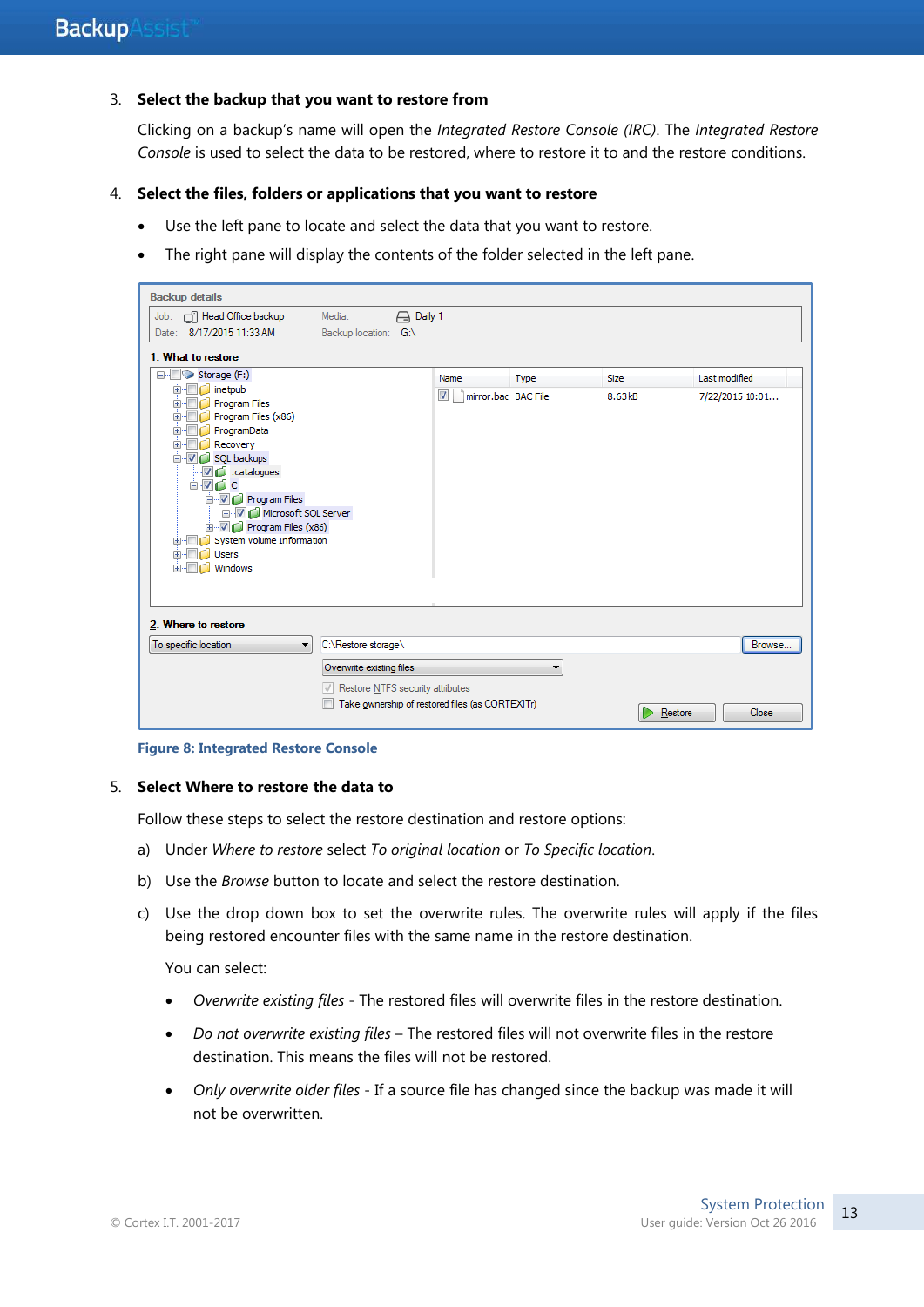d) Review the *Restore NTFS security attributes* option

If you select this option, the NTFS security attributes the file had when it was backed up will be retained when the file is restored. The NTFS security attributes can be viewed in the Security tab on the file's Properties

e) Review the *Take ownership of restored files* option

Selecting the *Take ownership of restored files* tick box will give the current user ownership of the restored files. The user is shown to the right of the text box description.

#### 6. **Select Restore**

When you select the *Restore* button, the restore process will begin. The *Integrated Restore Console*  will display information about the restore job and provide status updates as the job runs.

| Restore to C:\Restore storage<br>Destination check<br>Backup check |   | <b>Q</b> Restoring - details<br>to                                | Restoring from G:\WindowsImageBackup\WS-\Backup 2015-08-17 013<br>F:\SQL backups |        |                                                                                                     |
|--------------------------------------------------------------------|---|-------------------------------------------------------------------|----------------------------------------------------------------------------------|--------|-----------------------------------------------------------------------------------------------------|
| $\vee$ Restoring                                                   | Q | Completed<br>Files and folders:<br>Size:<br>Time elapsed: 0:00:15 | Restored:<br>11<br>1.78 MB                                                       |        | processed 11 item(s)<br>C:\Restore storage\SQL backups\C\Program Files (x86)\Microsoft SQL Server C |
| List of all processed files and folders                            |   |                                                                   |                                                                                  | Cancel | Done                                                                                                |

**Figure 9: Integrated Restore console – restore monitor**

Selecting *List all processed files and folders …* will open notepad and display a list of the files restored, including their full path.

#### **BitLocker Encrypted backups**

If your backup is encrypted, you will be prompted for the encryption password when the restore job accesses the backup. It is important that you keep a copy of your password in a safe place, as we cannot assist you with opening password-encrypted files if your password is lost or forgotten.

You can also use the encryption key to unlock an encrypted drive, by connecting the USB flash drive. BackupAssist will use the key to unlock the drive you are restoring from. You will not be prompted to do anything other than the normal restore steps.

#### 7. **Select Done**

Once the restore has finished, selecting *Done* will return you to the main UI.

#### **Your System Protection restore has now been completed.**

**Helpful hint:** BackupAssist automatically mounts Data containers when backups and restores are performed. However, there may be times when you want to do this manually. For example, if you want to check what is inside a Data container or have it available for another task. To manually mount a Data container, please refer to the steps outlined in our [blog article.](http://www.backupassist.com/blog/support/how-to-manually-mount-a-data-container/#more-2372)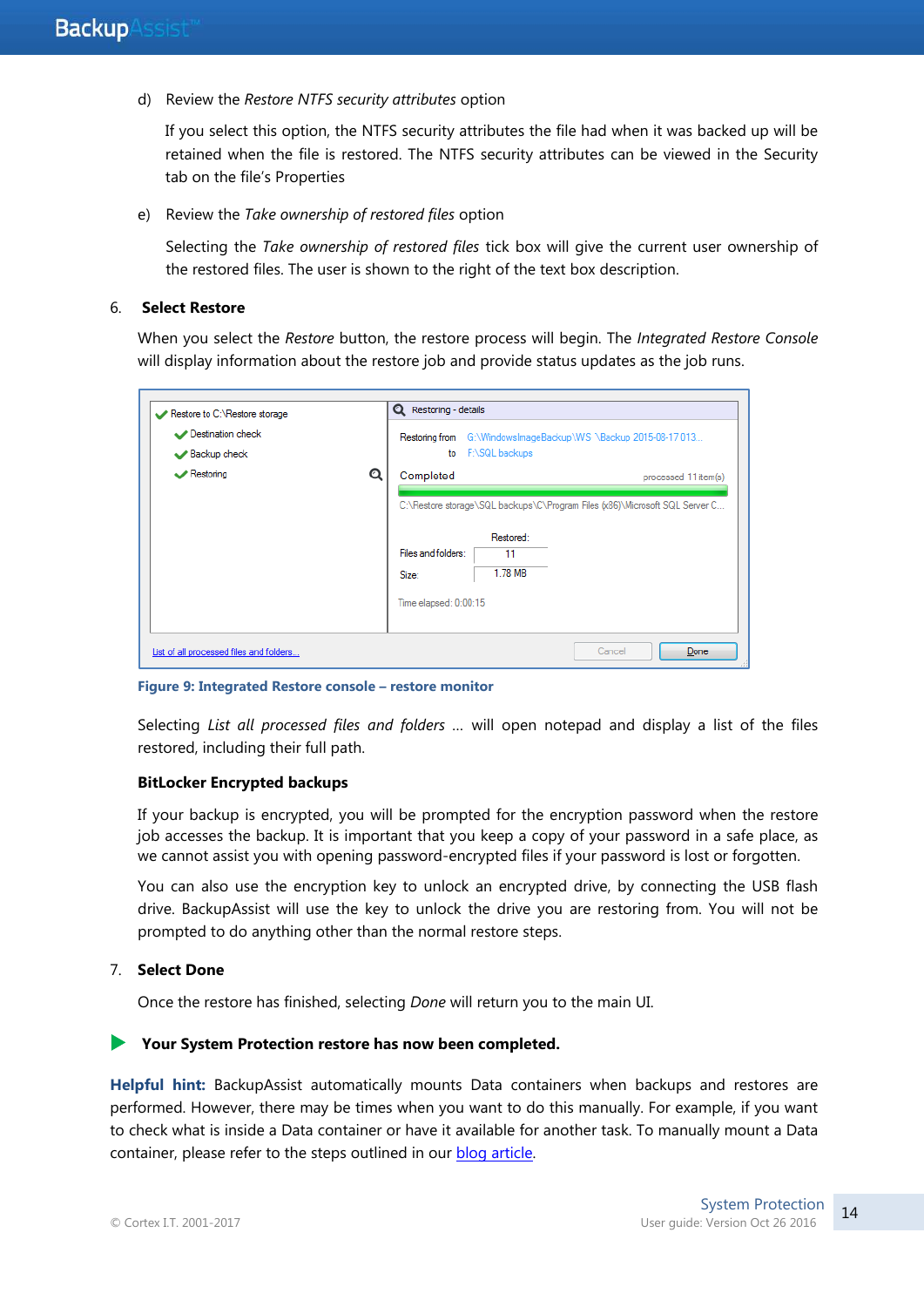## <span id="page-15-0"></span>7. System Protection backup management

Once you have created a backup job, you can modify the settings and access advanced configuration options using the *Manage* menu.

To access the backup management screen:

- 1. Select the BackupAssist, **Backup tab.**
- 2. Select **Manage** from the top menu. A list of all backup jobs will be displayed.
- 3. Select the backup job you want to modify, and select **Edit.**
- 4. Select the required configuration item on the left. Key configurations are described below.

### **Destination**

#### **Backup storage options**

This option is used to determine how space is allocated for shadow storage on a removable backup destination. Shadow storage is used by VSS to store historical backup data from previous backup jobs.

There are two options available:

#### **Use all available space for backup history**

With this option, BackupAssist makes all free space on the backup destination available for storing historical backups. The exact amount of the space used changes with time, depending on the amount of space used by the latest backup and other data.

#### **Manually manage space for backup history**

With this option, Windows is used to determine the shadow storage size. You can allow Windows to automatically determine the size, or manually manage the size yourself using either the Windows Server settings or the vssadmin tool.



**Figure 10: Imaging options - Backup storage options**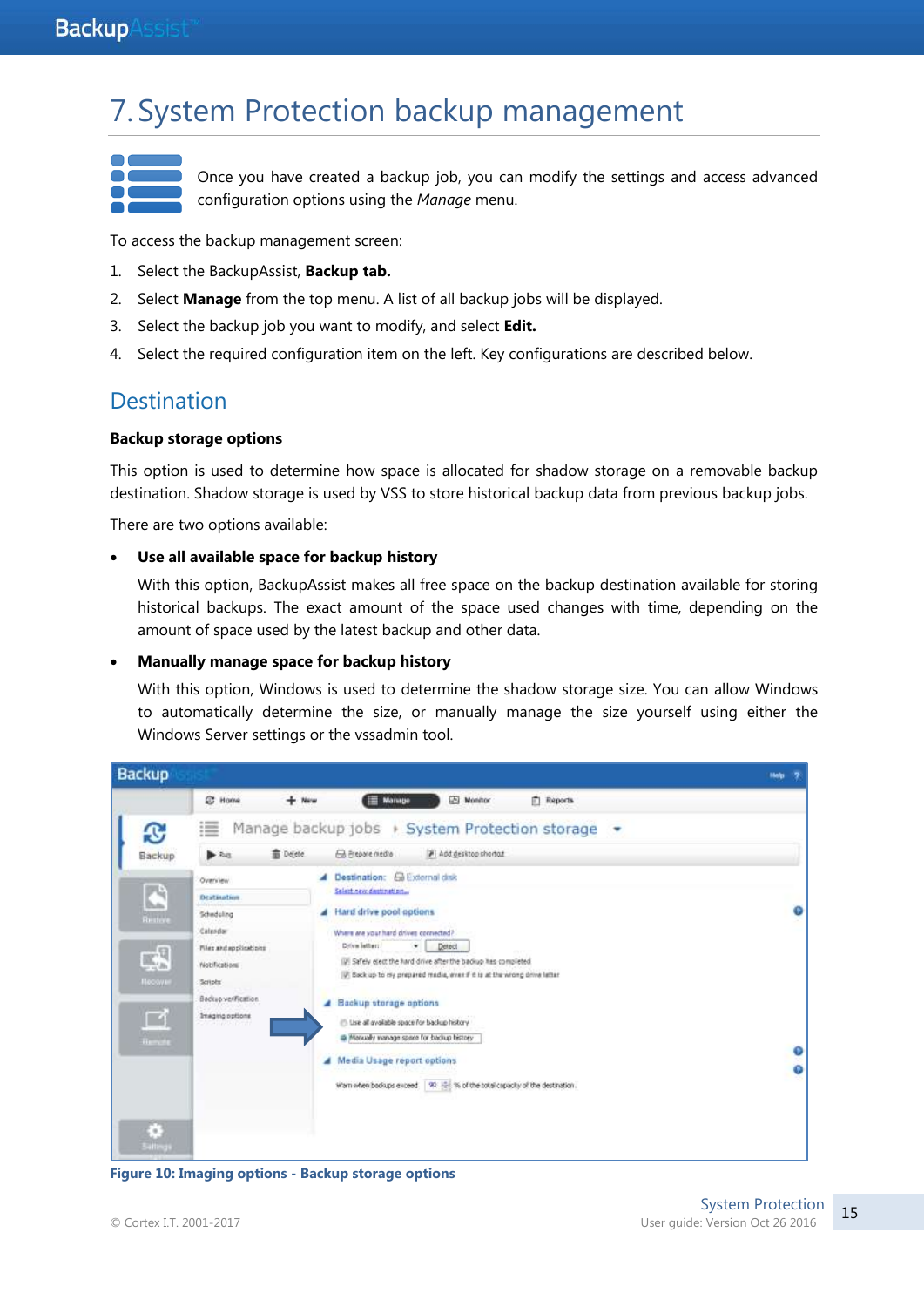#### **To set the size using the Windows Server settings:**

- For Windows Server 2008, right click the drive and select Configure Shadow Copies
- For Windows Server 2012 and later, open the drive's properties, select the *Shadow Copies* tab and access the *Settings*.

#### **To set the size using the vssadmin tool:**

- You can view the amount of space reserved for the shadow copy storage by running the command *vssadmin list shadowstorage* at an elevated command prompt.
- You can change the amount of disk space allocated to the shadow copy storage in GB or as a percentage of the disk, using the following commands:

*vssadmin Resize ShadowStorage /For=X: /On=X: /Maxsize=XX% vssadmin Resize ShadowStorage /For=X: /On=X: /Maxsize=XXGB* This will resize the limit to *XX* size for drive *X:*

**The use all available space for backup history** option is equivalent to "*vssadmin Resize ShadowStorage /For=X: /On=X: /Maxsize=UNBOUNDED*".

To see more VSS admin commands, please refer to this **Microsoft VSS admin resource**. For quidance on what the size should be, see our article on [Image backup destinations.](http://www.backupassist.com/blog/support/image-backup-destination-selection/)

#### **Data container options**

You can modify the size settings of a Data container, if the container does not exist. For example, if the backup job has not been run or if the container has been manually deleted.

To modify the size select **Destination** and go down to **Data container options***:*

- *Container size (GB):* Use the up and down arrows to set the size of the Data container.
- *Use all available space*: Tick this box and all available space on the destination device will be used by the Data container, up to 2TB.

### Files and applications

A new *System Protection* backup job will back up an entire disk or application. However, under the *Files and applications* menu item, you can modify your backup job by selecting specific files and folders, or individual components within a VSS application.

The Volume Shadow Copy Service (VSS) is a Microsoft Service that creates a copy of an application's data (e.g. Exchange and SQL) so the data can be backed up without interfering with the application. BackupAssist will automatically detect *locally* running VSS applications and list them for selection during the **Destination** step of the backup job creation.

If your backup job contains a Hyper-V guest with an Exchange Server, the authentication information for the guest should be entered into the **Exchange VM Detection** tab. With these credentials, BackupAssist can detect what guests have an Exchange Server, and list the EDB file available for each guest when you perform a restore using the Exchange Granular Restore console.

Hyper-V process is automated but the restore requires both the *Exchange Granular Add-on* and the *Hyper-V Advanced Add-on* licenses.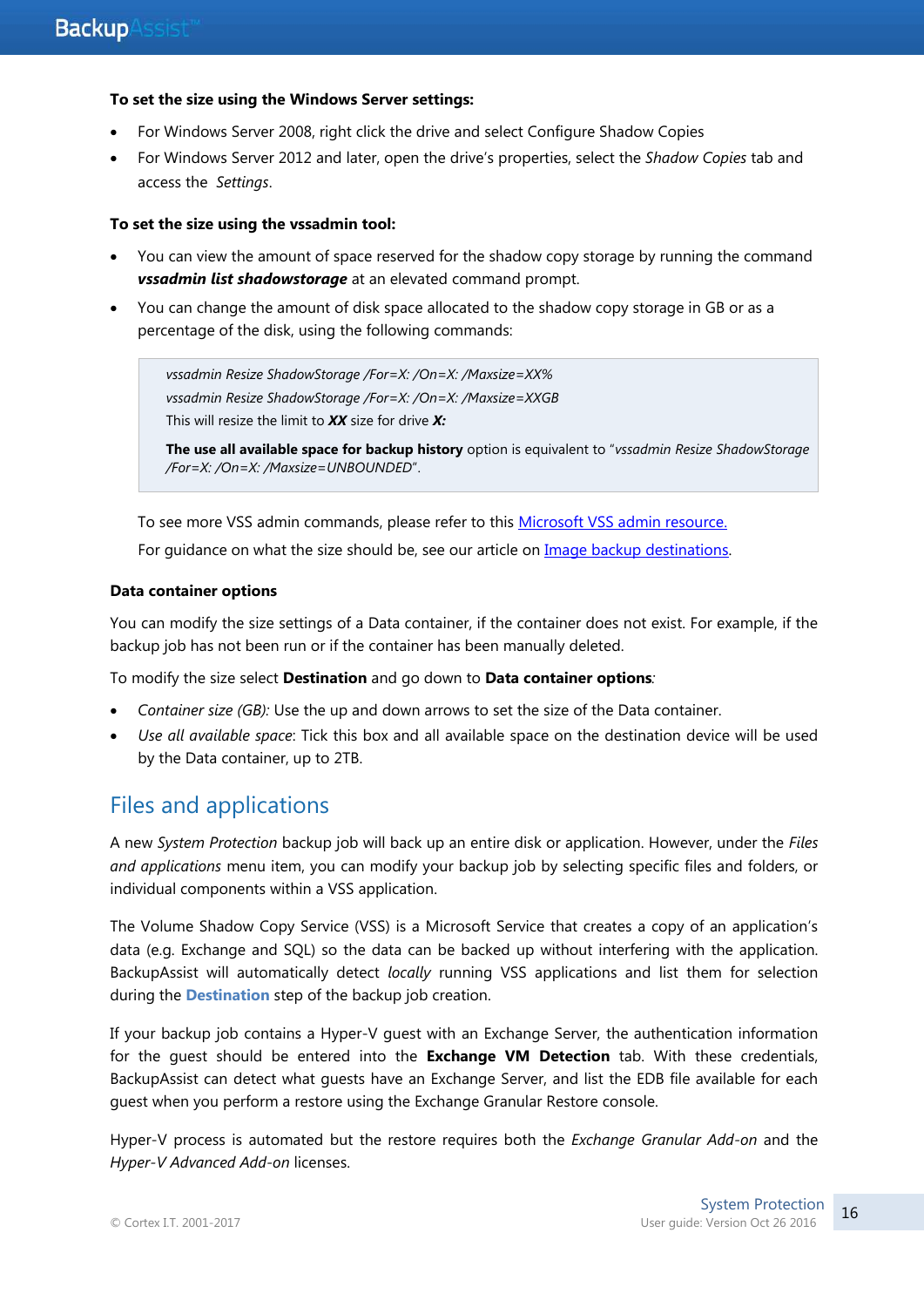### **Scheduling**

Selecting **Scheduling** will display the **Scheduling options.** You can use this screen to change the following settings for your scheme's daily backups: the time the backups run, how many times a day the backups run and the days of the week each backup runs on.

If you selected a scheme with archive backups (e.g. weekly, monthly), you can also specify when each archive backup will run. The current scheme is shown, along with two pop-up menus: *Select a new schedule* and *Customize schedule*.



**Figure 11: Manage Scheduling**

**Select a new Schedule:** This will display the pre-configured backup schemes that you chose from during the creation of your backup job. The selections available will depend on the type of destination media you have selected. You can select a different scheme using this option.

**Customize schedule:** This selection can be used to modify each scheduled backup within your current scheme. The customizations available will depend on the type of backup media used.

The *Method* selection can only be *Automatic*. This is because when a System Protection backup job runs, it scans the data, identifies what has changed and updates the backup image (VHD file) with the data changes. This means you have a full image backup that is updated incrementally. In some circumstances (a new destination or a change to the backup job) a full backup will still be performed.

Selecting the *Incremental Windows Image Backups* option on the *Settings* tab (under *Windows settings*) makes Windows flag any data that changes, so that when the System Protection job is run, it does not need to scan the data selection to know what has changed. This makes the backup a lot quicker, but there is a performance overhead between backups due to Windows keeping track of the changed data. In some circumstances (a change the job's settings or destination) a full scan may be required.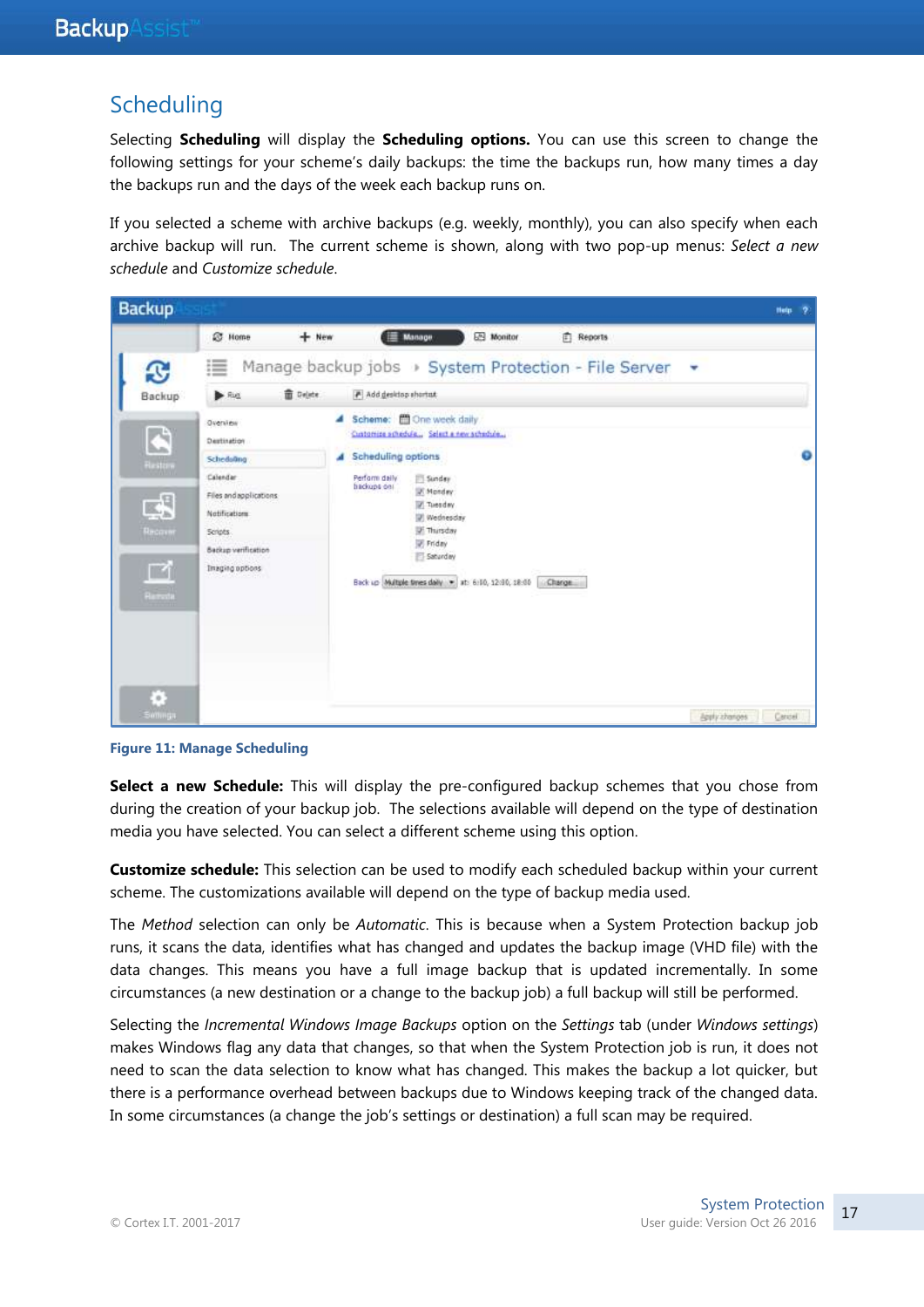## Imaging options

Imaging options provides configurations that can be applied to an existing System Protection backup.

#### **VSS backup mode**

The VSS Full / Copy options allow you to set how VSS views the backup. A full backup is recommended as it allows VSS to prune logs that would otherwise grow and consume disk space.

**Shadow Copy Protection Mode (SPM)** is a solution for backup jobs that are losing backup history.

In rare instances, VSS can delete backup history when the backup job is having trouble writing to the backup destination. This can occur in backups that use low performance (iSCSI / NAS with Data container) destinations. SPM allows a failed write by the backup job to be retried. If the retry does not work, the backup job will stop and report a failed backup job. No backup history will be lost.

#### **Shadow Copy Protection Mode should only be used if you are experiencing backup history loss.**

- If you are unsure if you have lost history, try a test restore from your oldest available backup.
- If you are using iSCSI / NAS with a Data container, try to resolve the problem by improving the performance of your network or backup destination, and use SPM if the problem persists.

There are two space management options with Shadow Copy Protection Mode:

- The GB selection is used to reserve space for SPM for storage management purposes.
- The storage space percentage bar, allows you to specify the amount of space reserved for historical backups. As the full backup grows, historical backups are deleted to make room. However, you can specify a % of protected space within which the historical backups cannot be deleted. These will be the most recent historical backups, and the backup job will report that the destination is full, rather than write over them.

The full backup can use the reserved space, if the space is not being used by historical backups. For example, if 12.5 % is reserved on a 1TB drive, then 125GM will be reserved for historical backups. If the historical backups are only using 100GB, then the full backup can use 25GB of that reserved space.

BackupAssist manages the space at the backup destination for System Protection backups.

- If you are using Shadow Copy Protection Mode, you can set the percentage of protected storage space for the backup history.
- If you are not using Shadow Copy Protection Mode, the percentage of protected storage space is not managed by SPM so the bar will be set to BackupAssist's default of 12.5%

#### **Quick Catalogue**

Selecting this option means the cataloging phase is done without mounting the VHD file. That means the catalogue does not contain details of the files and folders that were backed up, it only contains the other metadata associated with the backup, such as backup destination, VSS metadata and VSS snapshot ID. Because the quick catalogue does not contain an index of files and folders, you cannot search for a specific file or folder in the restore console. The restore console does allow you to browse the files and folders in the backup, however it does this by mounting the backup VHD rather than using the data in the catalogue. This means that the backup must be available.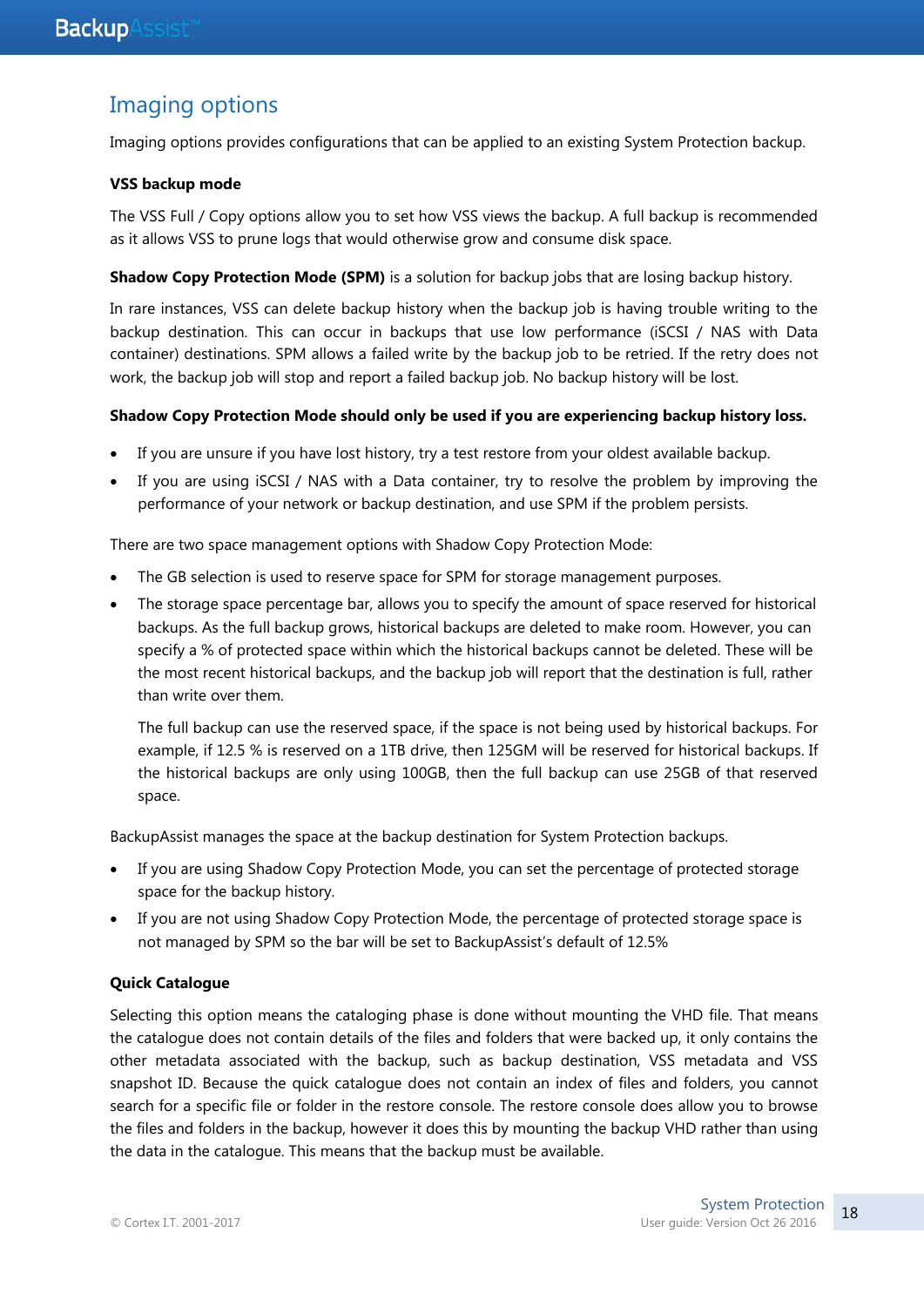## 8. System Protection backup strategies

A good backup strategy is important to protect your company in every recovery scenario. There are five critical points to consider when setting up a backup strategy. Each point is described below.

### Last known recovery point

One very important factor to consider is that your backups should provide you with a **last known good point** for recovery. Consider the following story.

A hacker has found and exploited a security vulnerability in the operating system, modified some system settings and uploaded a back-door for future access. The entire system is now compromised and the system has been infested with malware and Trojans. The actions taken by the hacker are unknown, and there is no easy way to know what changes were made.

Some malware / virus infections may go undetected for several days. If the infection happened 3 days ago, and the only backup available is last night's backup, then the backup is effectively useless. However, if there is a backup from 3 days ago (just before the infection) then the server can be restored to the *last known good point*.

It is not always possible to know when your *last known good point* is – so for this reason it is important to have a variety of backups from different points in time. That means you need more than one backup medium (i.e. more than one disk to store your backups). These disks are then commonly divided into different sets - one set of backup media (in this case, disk) for daily backups, and another set of backup media for weekly backups. BackupAssist also gives you the option of having monthly and yearly backup disks for additional security.

### Multiple removable media

When using a backup destination such as USB hard drives or RDX drives, it is recommended that multiple disks/cartridges are used as part of the rotation strategy. Due to the nature of Windows Imaging backups, the number of different points in history that we can restore from is correlated to the number of devices used for the backups.

| <b>Backup Device</b> | Recommended Number of Disks/Cartridges |
|----------------------|----------------------------------------|
| USB Hard-drive       | 3 to 5 or more                         |
| RDX drive            | 5 or more                              |

### Running a test restore

In addition to running backups successfully, the integrity of backups should be checked, on average, once a month to ensure that they are restorable. By frequently running a test restore, you will be able to confirm that the backups can be used in a real restore scenario. Test restores also give you practice in the restoration process so that you are aware of the steps and what is required.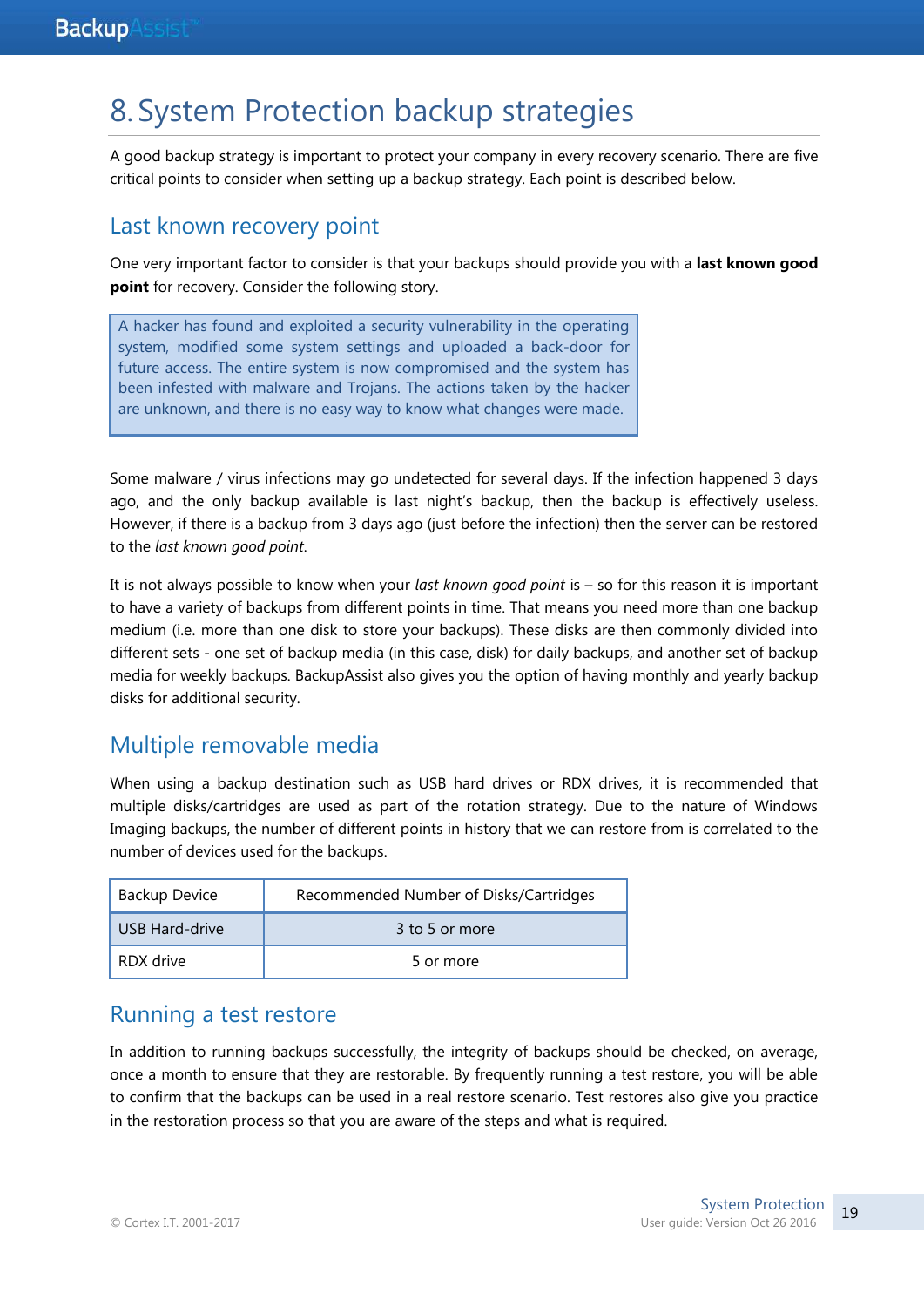## Offsite storage of backup media

In order to protect your company data from physical events like natural disasters or theft of hardware, backups should be taken offsite and kept in a secure location. Although it is important to keep some backups on-site to be able to restore data quickly, is equally important to keep at least one backup a week off-site.

Keeping backups off-site enables users to restore their servers in the event of any such disasters. The convenience of being able to restore data immediately from on-site storage of backups should not deter users from also storing backups off-site.

A hurricane has gone through the city's business district and destroyed everything its path. Your company has been severely affected - all office equipment such as servers, personal computers, and lap-tops has been destroyed beyond salvage. The IT department implemented a backup strategy earlier in the year covering all the computers on the network. Unfortunately, all the backups were stored in a safe on-site and were also destroyed in the hurricane.

We suggest that you store the daily backups on-site and the weekly backups off-site. (BackupAssist can even help you manage off-site backups using the Internet. For more information, visit our online product page: [http://www.backupassist.com/BackupAssist/tour\\_Rsync.html\)](http://www.backupassist.com/BackupAssist/tour_Rsync.html)

## Imaging backup scenarios

#### **Imaging daily**

When running a Windows Imaging backup daily to a removable device, a good strategy would be to use 5 disks – for example, 2 for daily backups and 3 for weekly backups. The two *daily* disks can be rotated across the daily backups (i.e. Monday and Wednesday's backup goes to Daily 1 and Tuesday and Thursday's backup goes to Daily 2). The three *weekly* disks can be swapped across the three weeks and the most recent weekly backup can be stored off-site. With multiple disks for the backups, you have a variety of restore points from which to choose. It is possible to alter this strategy – for example, 3 daily backup disks and 2 weekly disks, or 3 daily disks, 1 weekly disk and 1 monthly disk.

#### **Imaging weekly**

If there are constraints (excessive amounts of data, limited physical access to the server or procedural constraints) that make it impossible to image your system daily, it is still possible to have an effective backup system in place by running a Windows Imaging backup on a weekly basis.

For example, this scenario will still enable you to recover a system in the event of a disaster:

- Perform the drive imaging backups on a weekly basis (with 3 or more drives to enable media swapping).
- Use a different backup technology, such as a BackupAssist File Protection, to back up your applications and data on a *daily* basis.

In the event of a disaster, you can restore your system to the last image and then "roll forward" your data and applications from your daily backup.